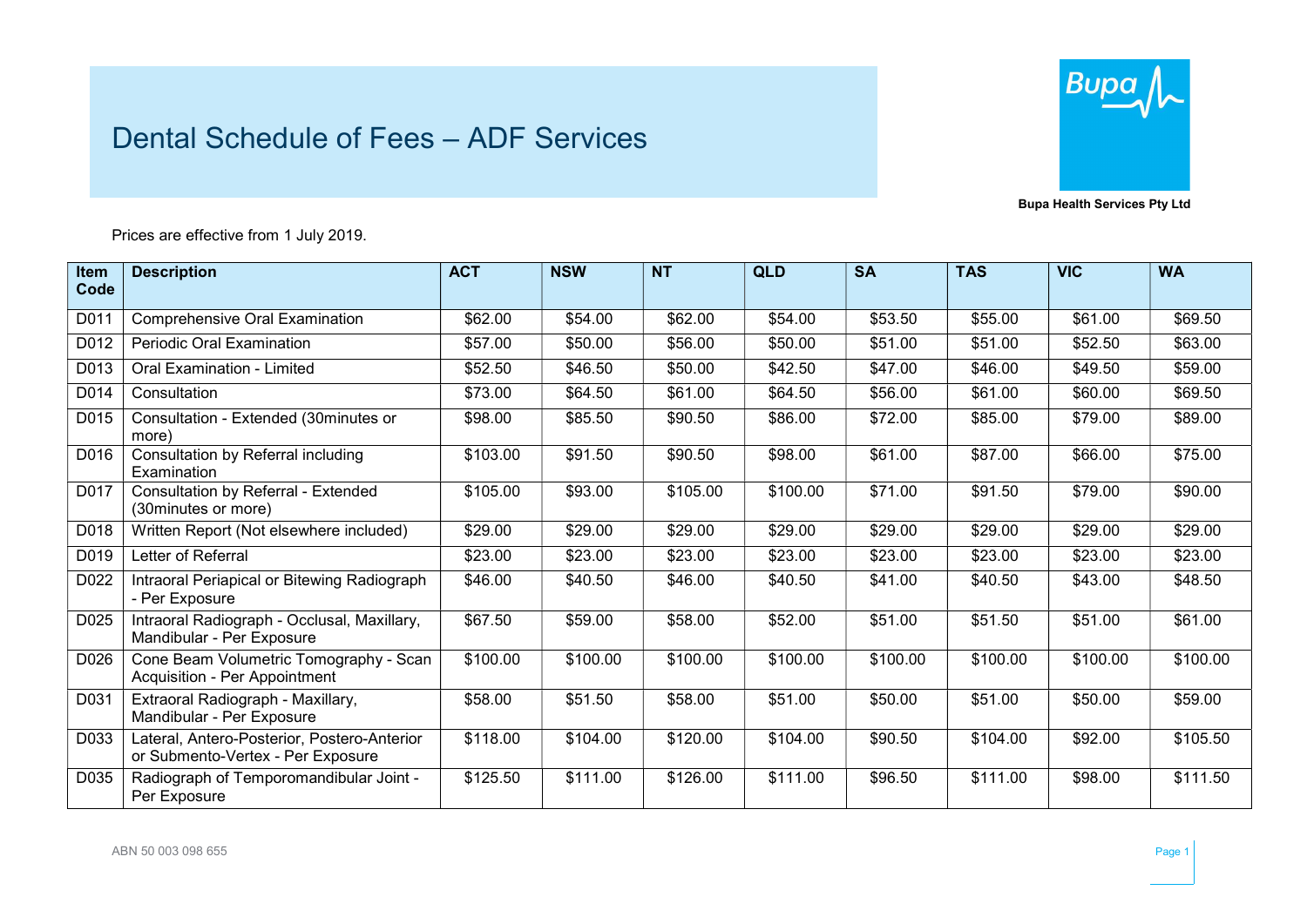| <b>Item</b><br>Code | <b>Description</b>                                                                                             | <b>ACT</b> | <b>NSW</b> | <b>NT</b> | QLD      | <b>SA</b> | <b>TAS</b> | <b>VIC</b> | <b>WA</b> |
|---------------------|----------------------------------------------------------------------------------------------------------------|------------|------------|-----------|----------|-----------|------------|------------|-----------|
|                     |                                                                                                                |            |            |           |          |           |            |            |           |
| D036                | Cephalometric Radiograph - Lateral,<br>Antero-Posterior, Postero-Anterior or<br>Submento-Vertex - Per Exposure | \$104.00   | \$91.00    | \$90.50   | \$104.00 | \$85.00   | \$85.00    | \$85.00    | \$98.50   |
| D037                | Panoramic Radiograph - Per Exposure                                                                            | \$142.00   | \$125.00   | \$136.50  | \$118.50 | \$119.00  | \$118.50   | \$121.00   | \$142.50  |
| D038                | Hand-Wrist Radiograph for Skeletal Age<br>Assessment                                                           | \$61.00    | \$53.50    | \$62.00   | \$58.00  | \$50.50   | \$60.00    | \$52.00    | \$60.00   |
| D039                | Computed Tomography of the Skull or<br>Parts Thereof                                                           | \$150.00   | \$131.00   | \$150.00  | \$131.00 | \$147.00  | \$131.00   | \$148.00   | \$175.00  |
| D041                | <b>Bacteriological Examination</b>                                                                             | \$39.50    | \$37.00    | \$40.00   | \$37.00  | \$35.00   | \$39.00    | \$35.00    | \$39.00   |
| D042                | <b>Culture Examination and Identification</b>                                                                  | \$48.00    | \$44.00    | \$49.00   | \$44.00  | \$41.00   | \$45.50    | \$41.00    | \$45.50   |
| D043                | <b>Antibiotic Sensitivity Test</b>                                                                             | \$27.50    | \$24.00    | \$30.00   | \$26.00  | \$24.00   | \$27.00    | \$24.00    | \$27.00   |
| D044                | Collection of Specimen for Pathology<br>Examination                                                            | \$27.50    | \$25.00    | \$30.00   | \$26.00  | \$24.00   | \$27.00    | \$25.00    | \$27.00   |
| D047                | <b>Saliva Screening Test</b>                                                                                   | \$24.00    | \$21.00    | \$24.50   | \$22.00  | \$20.00   | \$23.00    | \$21.00    | \$23.00   |
| D048                | <b>Bacteriological Screening Test</b>                                                                          | \$48.00    | \$44.00    | \$49.00   | \$44.00  | \$41.50   | \$45.50    | \$41.50    | \$45.50   |
| D051                | <b>Biopsy of Tissue</b>                                                                                        | \$103.00   | \$97.00    | \$106.00  | \$97.00  | \$94.00   | \$102.00   | \$94.00    | \$102.00  |
| D052                | Histopathological Examination of Tissue                                                                        | \$59.00    | \$54.00    | \$60.00   | \$55.50  | \$53.00   | \$57.50    | \$53.00    | \$57.50   |
| D053                | Cytological Investigation                                                                                      | \$59.00    | \$54.00    | \$60.00   | \$55.50  | \$53.00   | \$57.50    | \$53.00    | \$57.50   |
| D054                | <b>Oral Mucosal Screening</b>                                                                                  | \$59.00    | \$54.00    | \$60.00   | \$55.50  | \$53.00   | \$57.50    | \$53.00    | \$57.50   |
| D055                | <b>Blood Sample</b>                                                                                            | \$59.00    | \$54.00    | \$60.00   | \$55.50  | \$53.00   | \$57.50    | \$53.00    | \$57.50   |
| D056                | <b>Haematological Examination</b>                                                                              | \$59.00    | \$54.00    | \$60.00   | \$55.50  | \$53.00   | \$57.50    | \$53.00    | \$57.50   |
| D059                | Comprehensive Head/Neck Cancer<br><b>Examine and Risk Assessment</b>                                           | \$60.00    | \$52.00    | \$62.00   | \$52.00  | \$52.50   | \$53.00    | \$60.00    | \$69.50   |
| D061                | Pulp Testing - Per Appointment                                                                                 | \$32.50    | \$28.00    | \$33.00   | \$29.50  | \$26.50   | \$31.00    | \$28.50    | \$31.00   |
| D071                | Diagnostic Model - Per Model                                                                                   | \$69.50    | \$60.50    | \$64.00   | \$56.00  | \$55.00   | \$60.50    | \$58.00    | \$64.50   |
| D072                | Photographic Records - Intraoral - Per<br>Appointment                                                          | \$47.00    | \$41.00    | \$40.50   | \$35.50  | \$28.50   | \$35.50    | \$31.50    | \$33.50   |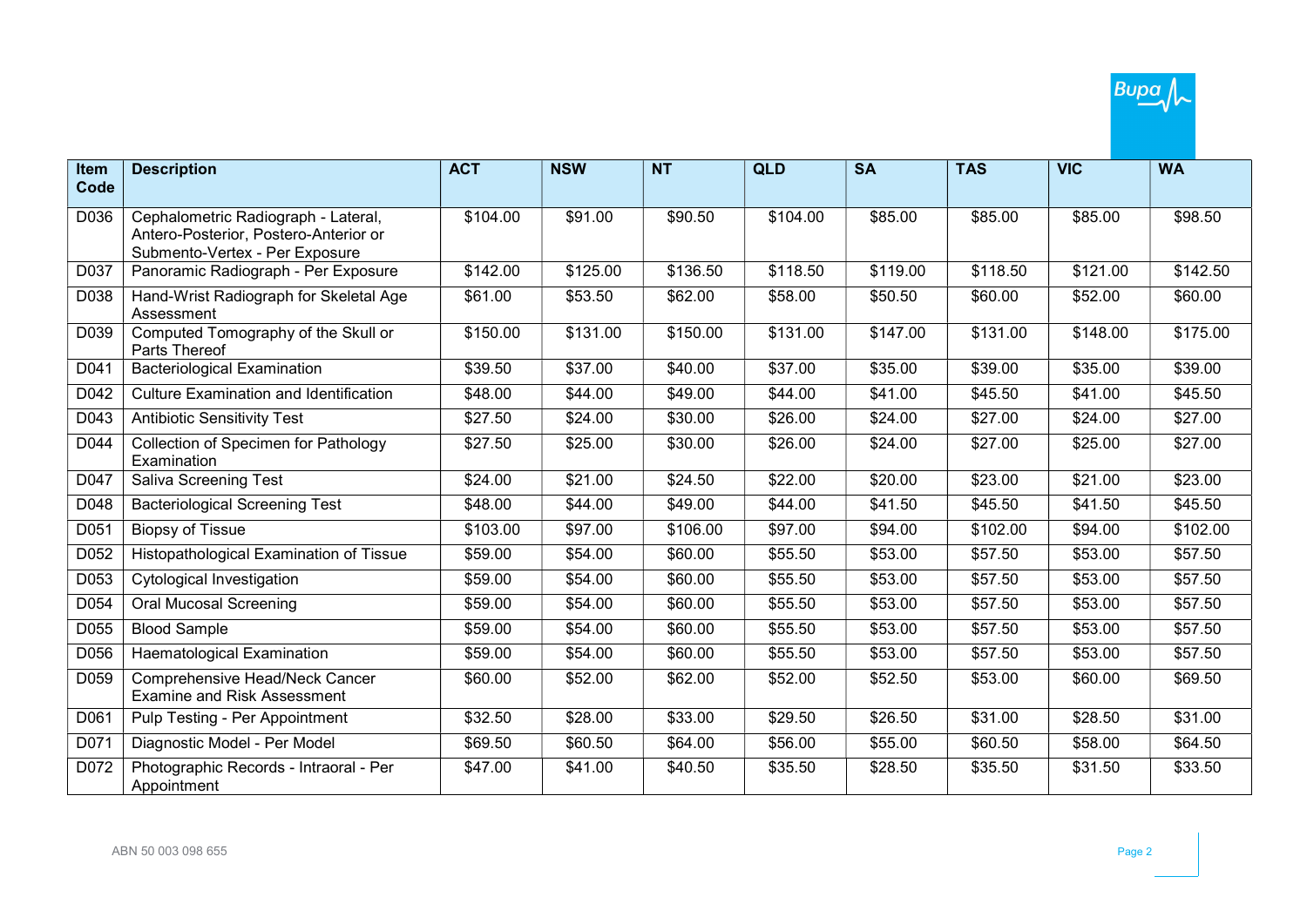

| Item | <b>Description</b>                                                                              | <b>ACT</b> | <b>NSW</b> | <b>NT</b> | <b>QLD</b> | <b>SA</b> | <b>TAS</b> | <b>VIC</b> | <b>WA</b> |
|------|-------------------------------------------------------------------------------------------------|------------|------------|-----------|------------|-----------|------------|------------|-----------|
| Code |                                                                                                 |            |            |           |            |           |            |            |           |
| D073 | Photographic Records - Extraoral- Per<br>Appointment                                            | \$40.50    | \$35.50    | \$33.00   | \$35.50    | \$28.00   | \$28.50    | \$31.50    | \$33.50   |
| D074 | Diagnostic Wax-Up                                                                               | \$126.00   | \$111.00   | \$125.50  | \$111.00   | \$112.00  | \$111.00   | \$113.50   | \$134.00  |
| D075 | <b>Diagnostic Modelling</b>                                                                     | \$80.50    | \$70.50    | \$81.50   | \$75.00    | \$67.00   | \$79.50    | \$68.00    | \$78.50   |
| D081 | Cephalometric Analysis - Excluding<br>Radiographs                                               | \$80.50    | \$70.50    | \$81.50   | \$75.00    | \$67.00   | \$79.50    | \$68.00    | \$78.50   |
| D082 | <b>Tooth-Jaw Size Prediction Analysis</b>                                                       | \$53.50    | \$47.00    | \$54.00   | \$49.00    | \$44.00   | \$51.00    | \$45.00    | \$50.50   |
| D083 | <b>Tomographic Analysis</b>                                                                     | \$95.00    | \$95.00    | \$110.00  | \$96.00    | \$105.00  | \$110.00   | \$95.00    | \$115.00  |
| D085 | Electromyographic Recording                                                                     | \$43.00    | \$38.00    | \$43.00   | \$38.00    | \$34.50   | \$38.00    | \$34.50    | \$38.00   |
| D086 | Electromyographic Analysis                                                                      | \$28.00    | \$29.00    | \$27.00   | \$40.00    | \$28.00   | \$28.00    | \$38.00    | \$22.00   |
| D087 | Cone Beam Volumetric Tomography<br>Analysis and Interpretation (< One Dental<br>Arch)           | \$30.00    | \$30.00    | \$30.00   | \$30.00    | \$30.00   | \$30.00    | \$30.00    | \$30.00   |
| D088 | Cone Beam Volumetric Tomography<br>Analysis and Interpretation (Single Dental<br>Arch)          | \$35.00    | \$35.00    | \$35.00   | \$35.00    | \$35.00   | \$35.00    | \$35.00    | \$35.00   |
| D089 | Cone Beam Volumetric Tomography<br>Analysis and Interpretation (Both Dental<br>Arches)          | \$45.00    | \$45.00    | \$45.00   | \$45.00    | \$45.00   | \$45.00    | \$45.00    | \$45.00   |
| D090 | Cone Beam Volumetric Tomography<br>Analysis and Interpretation -<br>Temporomandibular Joint     | \$50.00    | \$50.00    | \$50.00   | \$50.00    | \$50.00   | \$50.00    | \$50.00    | \$50.00   |
| D091 | Cone Beam Volumetric Tomography<br>Analysis and Interpretation - Orofacial<br><b>Structures</b> | \$60.00    | \$60.00    | \$60.00   | \$60.00    | \$60.00   | \$60.00    | \$60.00    | \$60.00   |
| D111 | Removal of Plaque and/or Stain                                                                  | \$57.00    | \$51.00    | \$57.00   | \$51.00    | \$57.50   | \$53.00    | \$55.50    | \$62.00   |
| D113 | Recontouring and Polishing of Pre-existing<br>Restoration(s) - Per Appointment                  | \$27.50    | \$25.00    | \$28.00   | \$24.00    | \$24.00   | \$24.50    | \$24.00    | \$27.00   |
| D114 | Removal of Calculus - First Appointment                                                         | \$118.00   | \$103.00   | \$109.00  | \$101.00   | \$101.00  | \$101.00   | \$104.00   | \$120.50  |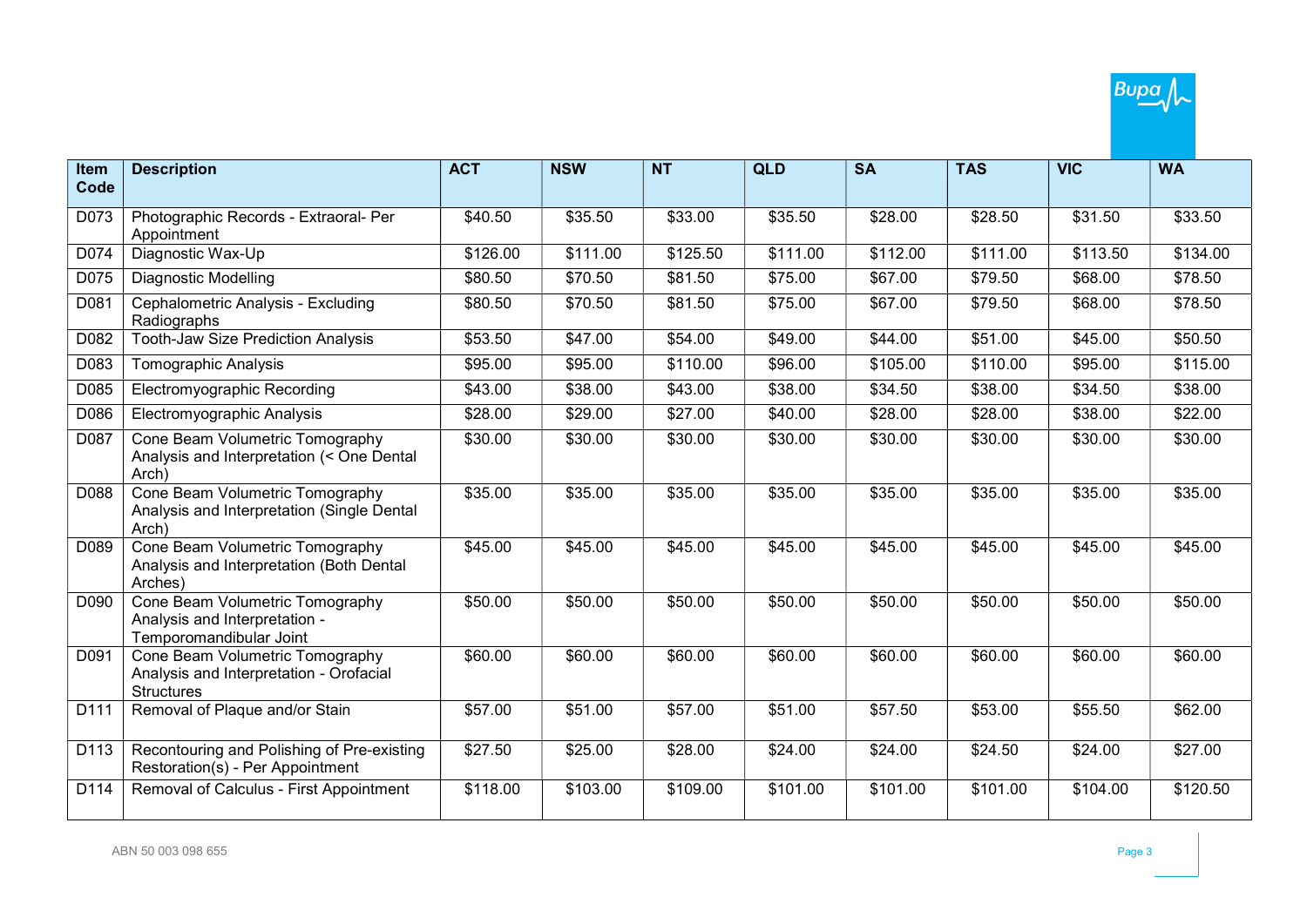| <b>Item</b><br>Code | <b>Description</b>                                                                         | <b>ACT</b> | <b>NSW</b> | <b>NT</b> | <b>QLD</b> | <b>SA</b> | <b>TAS</b> | <b>VIC</b>           | <b>WA</b> |
|---------------------|--------------------------------------------------------------------------------------------|------------|------------|-----------|------------|-----------|------------|----------------------|-----------|
|                     |                                                                                            |            |            |           |            |           |            |                      |           |
| D115                | Removal of Calculus - Subsequent<br>Appointment                                            | \$118.00   | \$103.00   | \$109.00  | \$101.00   | \$101.00  | \$101.00   | $\overline{$}105.00$ | \$120.50  |
| D116                | Enamel Micro-Abrasion - Per Tooth                                                          | \$75.00    | \$65.50    | \$94.00   | \$69.00    | \$74.00   | \$71.00    | \$62.00              | \$72.00   |
| D117                | Bleaching, Internal - Per Tooth                                                            | \$240.00   | \$212.50   | \$240.00  | \$212.50   | \$220.00  | \$210.50   | \$223.00             | \$262.50  |
| D118                | Bleaching, External - Per Tooth                                                            | \$64.00    | \$64.00    | \$64.00   | \$64.00    | \$64.00   | \$64.00    | \$64.00              | \$64.00   |
| D119                | Bleaching, Home Application - Per Arch                                                     | \$200.00   | \$200.00   | \$200.00  | \$200.00   | \$200.00  | \$200.00   | \$200.00             | \$200.00  |
| D121                | <b>Topical Application of Remineralisation</b><br>and/or cariostatic agents, One Treatment | \$35.50    | \$31.50    | \$33.50   | \$31.50    | \$31.50   | \$30.50    | \$45.50              | \$53.50   |
| D <sub>122</sub>    | Topical Remineralisation and/or cariostatic<br>agents, Home Application - Per Arch         | \$190.50   | \$166.50   | \$193.00  | \$178.00   | \$157.00  | \$185.50   | \$158.00             | \$184.50  |
| D <sub>123</sub>    | Concentrated Remineralisation and/or<br>cariostatic agents, application - Single<br>Tooth  | \$51.00    | \$44.50    | \$51.00   | \$44.50    | \$40.00   | \$44.50    | \$40.00              | \$46.50   |
| D131                | Dietary Analysis and Advice                                                                | \$25.00    | \$25.00    | \$25.00   | \$25.00    | \$25.00   | \$25.00    | \$25.00              | \$25.00   |
| D141                | Oral Hygiene Instruction                                                                   | \$27.00    | \$27.00    | \$27.00   | \$27.00    | \$27.00   | \$27.00    | \$27.00              | \$27.00   |
| D151                | Provision of a Mouthguard - Indirect                                                       | \$220.00   | \$200.00   | \$222.00  | \$200.00   | \$200.00  | \$200.00   | \$200.00             | \$227.00  |
| D153                | Bi-maxillary Mouthguard - Indirect                                                         | \$280.00   | \$249.00   | \$280.00  | \$249.00   | \$243.00  | \$249.00   | \$243.00             | \$284.00  |
| D161                | Fissure and/or Tooth Surface Sealing - Per<br>Tooth                                        | \$49.00    | \$44.00    | \$49.00   | \$44.00    | \$40.00   | \$41.00    | \$48.00              | \$55.50   |
| D165                | Desensitising Procedure - Per Appointment                                                  | \$42.50    | \$38.00    | \$96.50   | \$40.00    | \$31.50   | \$41.50    | \$36.00              | \$53.00   |
| D171                | Odontoplasty - Per Tooth                                                                   | \$27.00    | \$24.00    | \$27.00   | \$25.50    | \$23.50   | \$26.50    | \$23.00              | \$27.00   |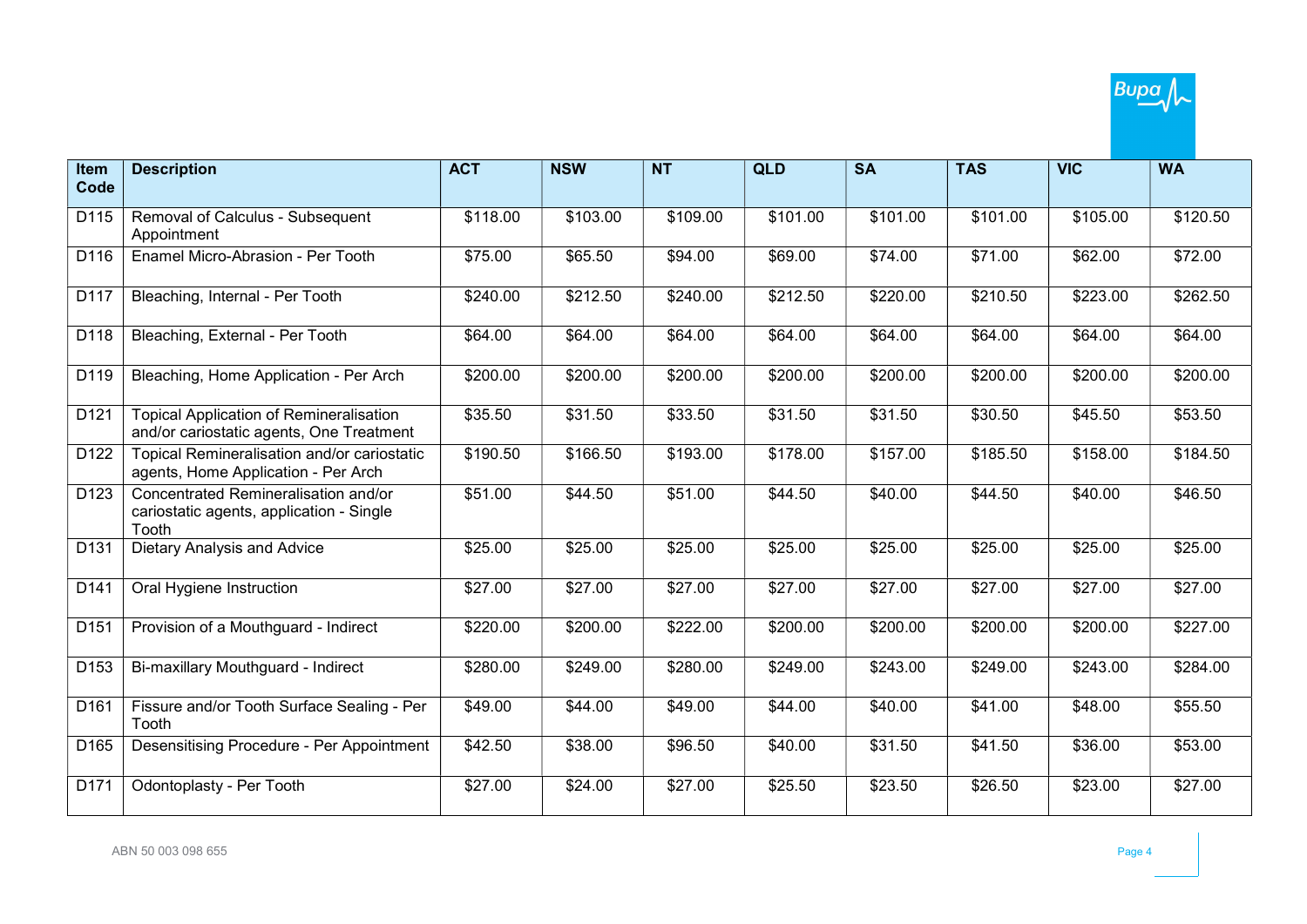

| Item | <b>Description</b>                                                      | <b>ACT</b> | <b>NSW</b> | <b>NT</b> | <b>QLD</b> | <b>SA</b> | <b>TAS</b> | <b>VIC</b> | <b>WA</b>           |
|------|-------------------------------------------------------------------------|------------|------------|-----------|------------|-----------|------------|------------|---------------------|
| Code |                                                                         |            |            |           |            |           |            |            |                     |
| D213 | Treatment of Acute Periodontal Infection -<br>Per Appointment           | \$103.00   | \$92.00    | \$125.00  | \$91.50    | \$81.00   | \$92.00    | \$105.50   | $\overline{$90.50}$ |
| D221 | <b>Clinical Periodontal Analysis and Recording</b>                      | \$88.50    | \$78.00    | \$102.50  | \$64.00    | \$34.00   | \$52.00    | \$41.00    | \$50.00             |
| D222 | Periodontal Debridement - Per Tooth                                     | \$61.50    | \$61.50    | \$61.50   | \$61.50    | \$61.50   | \$61.50    | \$61.50    | \$61.50             |
| D223 | Non-Surgical Treatment of Peri-Implant<br>Disease - Per Implant         | \$41.00    | \$41.00    | \$41.00   | \$41.00    | \$41.00   | \$41.00    | \$41.00    | \$41.00             |
| D231 | Gingivectomy - Per Tooth                                                | \$93.00    | \$93.00    | \$93.00   | \$93.00    | \$144.50  | \$93.00    | \$162.00   | \$93.00             |
| D232 | Periodontal Flap Surgery - Per Tooth                                    | \$230.00   | \$230.00   | \$230.00  | \$230.00   | \$256.50  | \$230.00   | \$284.00   | \$230.00            |
| D233 | Surgical Treatment of Peri-Implant Disease<br>- Per Implant             | \$240.00   | \$240.00   | \$240.00  | \$240.00   | \$240.00  | \$240.00   | \$240.00   | \$240.00            |
| D234 | Application of Biologically Active Material                             | \$190.00   | \$190.00   | \$190.00  | \$190.00   | \$190.00  | \$190.00   | \$190.00   | \$190.00            |
| D235 | Gingival Graft - Per Tooth, Implant or<br><b>Extraction Socket</b>      | \$405.00   | \$405.00   | \$405.00  | \$405.00   | \$682.50  | \$405.00   | \$681.00   | \$405.00            |
| D236 | Guided Tissue Regeneration - Per Tooth or<br>Implant                    | \$405.00   | \$400.00   | \$450.00  | \$420.00   | \$575.50  | \$405.00   | \$577.00   | \$420.00            |
| D237 | Guided Tissue Regeneration - Membrane<br>Removal                        | \$250.00   | \$250.00   | \$250.00  | \$200.00   | \$250.00  | \$250.00   | \$250.00   | \$260.00            |
| D238 | Periodontal Flap Surgery for Crown<br>Lengthening - Per Tooth           | \$221.00   | \$215.00   | \$221.00  | \$202.00   | \$192.00  | \$202.00   | \$239.00   | \$221.00            |
| D241 | Root Resection - Per Root                                               | \$202.00   | \$202.00   | \$210.00  | \$220.00   | \$205.00  | \$220.00   | \$206.00   | \$220.00            |
| D242 | Osseous Surgery - Per Tooth or Implant                                  | \$380.00   | \$380.00   | \$360.00  | \$364.00   | \$455.00  | \$380.00   | \$453.50   | \$380.00            |
| D243 | Osseous Graft - Per Tooth or Implant                                    | \$400.00   | \$400.00   | \$500.00  | \$400.00   | \$606.50  | \$400.00   | \$605.50   | \$500.00            |
| D244 | <b>Osseous Graft - Block</b>                                            | \$800.00   | \$800.00   | \$800.00  | \$800.00   | \$720.00  | \$800.00   | \$720.00   | \$800.00            |
| D245 | Periodontal Surgery Involving One Tooth                                 | \$171.50   | \$171.50   | \$171.50  | \$171.50   | \$130.00  | \$171.50   | \$171.50   | \$171.50            |
| D246 | Maxillary Sinus Augmentation - Trans-<br>Alveolar Technique - Per Sinus | \$200.00   | \$205.00   | \$200.00  | \$205.00   | \$200.00  | \$200.00   | \$200.00   | \$200.00            |
| D247 | Maxillary Sinus Augment - Lateral Wall<br>Approach - Per Sinus          | \$800.00   | \$800.00   | \$800.00  | \$800.00   | \$800.00  | \$800.00   | \$800.00   | \$800.00            |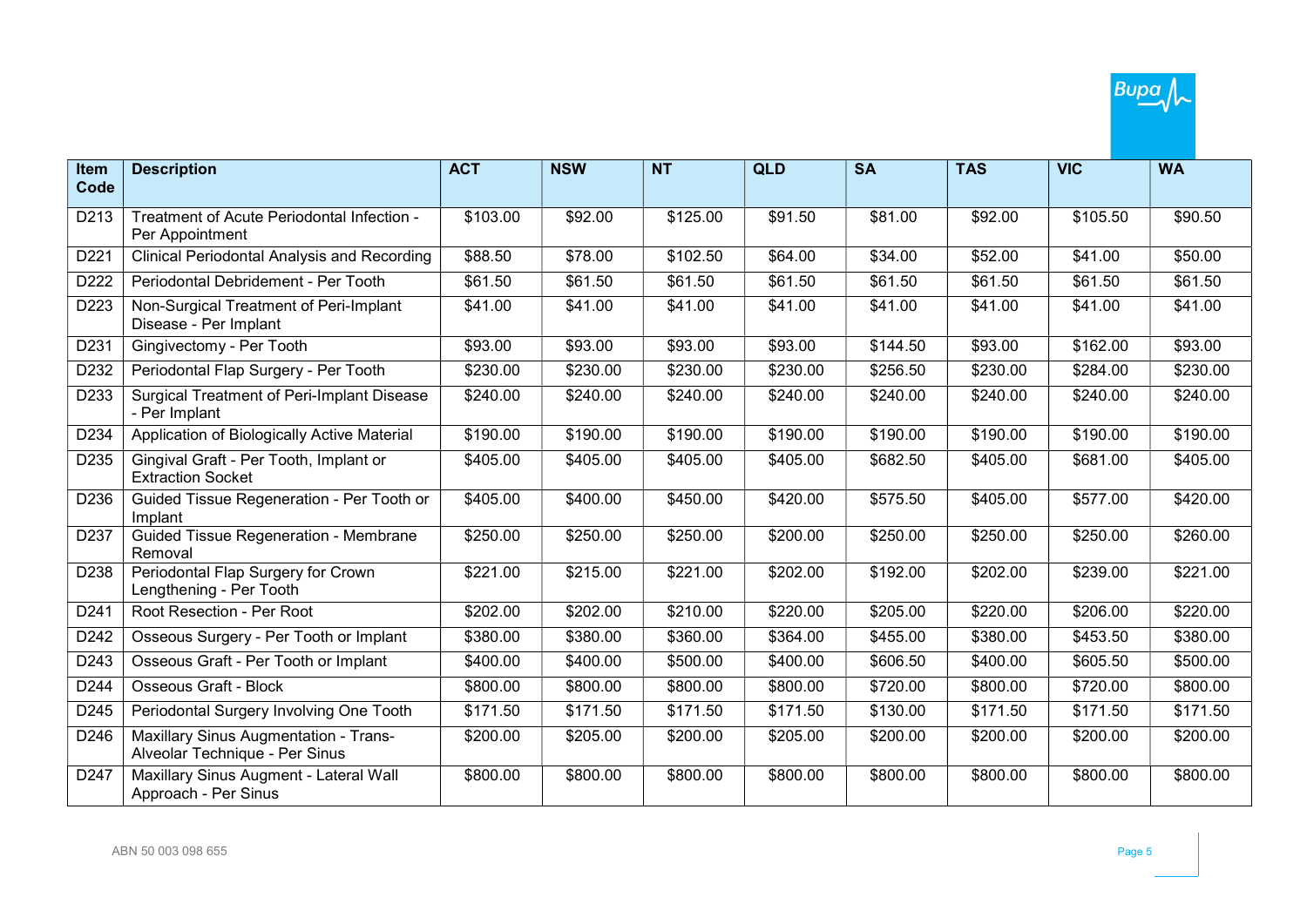| Item             | <b>Description</b>                                                                                    | <b>ACT</b> | <b>NSW</b> | <b>NT</b> | <b>QLD</b>       | <b>SA</b> | <b>TAS</b> | <b>VIC</b> | <b>WA</b> |
|------------------|-------------------------------------------------------------------------------------------------------|------------|------------|-----------|------------------|-----------|------------|------------|-----------|
| Code             |                                                                                                       |            |            |           |                  |           |            |            |           |
| D250             | Active Non-Surgical Periodontal Therapy -<br>Per Quadrant                                             | \$280.00   | \$280.00   | \$280.00  | $\sqrt{$280.00}$ | \$280.00  | \$280.00   | \$280.00   | \$280.00  |
| D <sub>251</sub> | Supportive Periodontal Therapy - Per<br>Appointment                                                   | \$150.00   | \$150.00   | \$150.00  | \$150.00         | \$150.00  | \$150.00   | \$150.00   | \$150.00  |
| D311             | Removal of a Tooth or Part(s) Thereof                                                                 | \$174.00   | \$154.00   | \$172.00  | \$150.00         | \$128.00  | \$155.00   | \$133.00   | \$155.00  |
| D314             | Sectional Removal of a Tooth or Part(s)<br>Thereof                                                    | \$242.00   | \$212.00   | \$239.00  | \$200.00         | \$153.00  | \$225.00   | \$154.00   | \$180.00  |
| D322             | Surgical Removal of a Tooth or Tooth<br>Fragment not Requiring Removal of Bone<br>or Tooth Division   | \$275.00   | \$244.00   | \$276.00  | \$240.00         | \$213.00  | \$230.00   | \$213.00   | \$233.50  |
| D323             | Surgical Removal of a Tooth or Tooth<br>Fragment Requiring Removal of Bone                            | \$350.00   | \$312.00   | \$335.00  | \$285.00         | \$265.00  | \$292.00   | \$275.00   | \$290.00  |
| D324             | Surgical Removal of a Tooth or Tooth<br>Fragment Requiring Both Removal of Bone<br>and Tooth Division | \$415.00   | \$375.00   | \$410.00  | \$355.00         | \$310.00  | \$355.00   | \$310.00   | \$350.00  |
| D331             | Alveolectomy - Per Segment                                                                            | \$250.00   | \$250.00   | \$240.00  | \$240.00         | \$170.00  | \$240.00   | \$264.00   | \$250.00  |
| D332             | Ostectomy - Per Jaw                                                                                   | \$250.00   | \$250.00   | \$240.00  | \$240.00         | \$245.00  | \$240.00   | \$245.00   | \$250.00  |
| D337             | Reduction of Fibrous Tuberosity                                                                       | \$165.00   | \$165.00   | \$165.00  | \$165.00         | \$165.00  | \$165.00   | \$165.00   | \$185.00  |
| D338             | Reduction of Flabby Ridge - Per Segment                                                               | \$165.00   | \$165.00   | \$165.00  | \$165.00         | \$165.00  | \$165.00   | \$165.00   | \$185.00  |
| D341             | Removal of Hyperplastic Tissue                                                                        | \$165.00   | \$165.00   | \$165.00  | \$165.00         | \$165.00  | \$165.00   | \$165.00   | \$185.00  |
| D343             | Repositioning of Muscle Attachments                                                                   | \$273.00   | \$273.00   | \$273.00  | \$273.00         | \$273.00  | \$273.00   | \$273.00   | \$273.00  |
| D344             | Vestibuloplasty                                                                                       | \$540.00   | \$550.00   | \$540.00  | \$540.00         | \$561.00  | \$540.00   | \$559.50   | \$550.00  |
| D345             | <b>Skin or Mucosal Graft</b>                                                                          | \$540.00   | \$550.00   | \$540.00  | \$540.00         | \$561.00  | \$540.00   | \$559.50   | \$550.00  |
| D351             | Repair of Skin and Subcutaneous Tissue or<br>Mucous Membrane                                          | \$185.00   | \$185.00   | \$180.00  | \$180.00         | \$181.00  | \$180.00   | \$182.00   | \$180.00  |
| D352             | Fracture of Maxilla or Mandible - Not<br><b>Requiring Fixation</b>                                    | \$180.00   | \$180.00   | \$180.00  | \$180.00         | \$185.00  | \$181.00   | \$180.00   | \$185.00  |
| D353             | Fracture of Maxilla or Mandible - With<br>Wiring of Teeth or Intraoral fixation                       | \$250.00   | \$250.00   | \$250.00  | \$250.00         | \$255.00  | \$252.00   | \$250.00   | \$255.00  |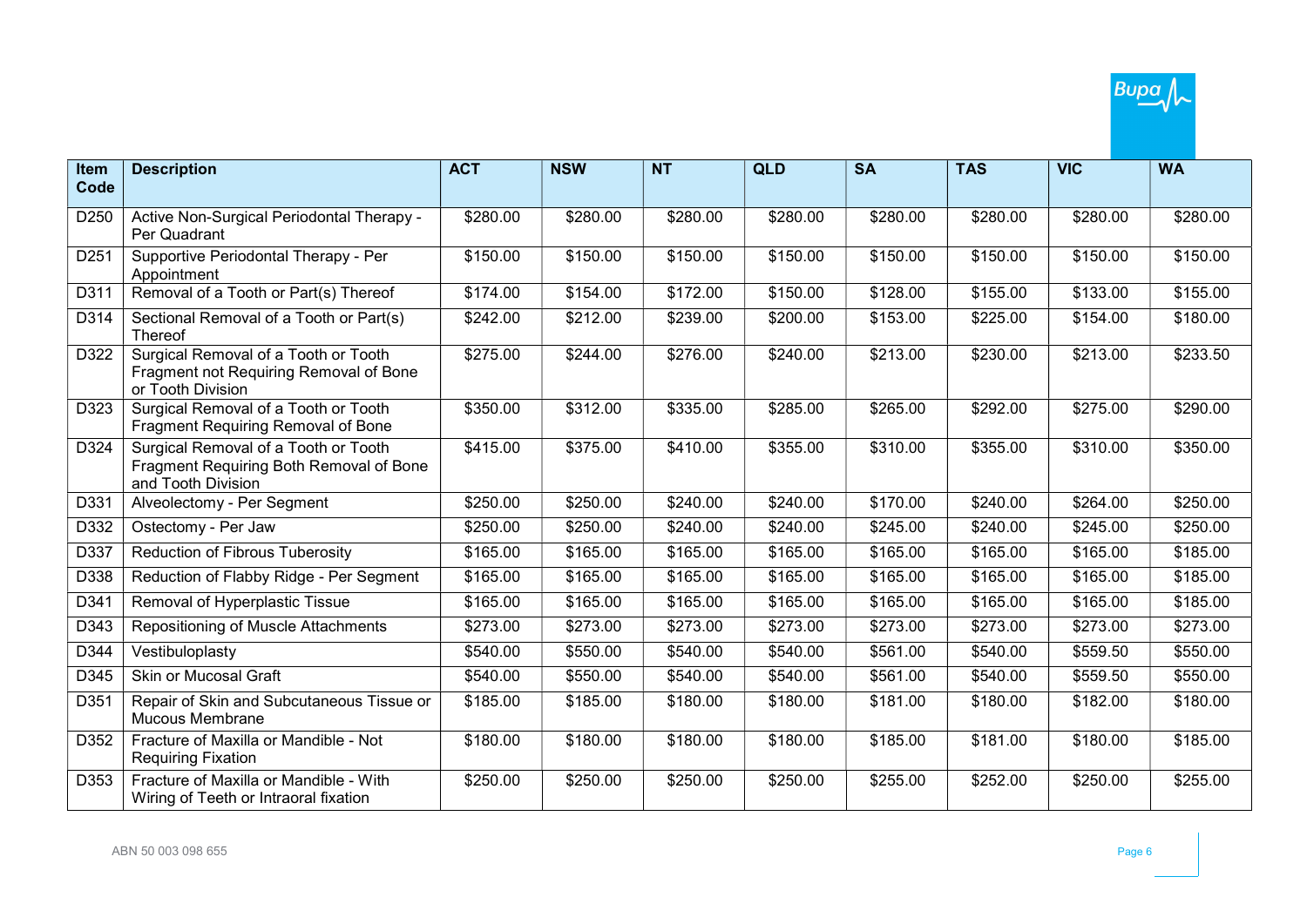| Item | <b>Description</b>                                                                    | <b>ACT</b> | <b>NSW</b> | <b>NT</b>        | <b>QLD</b> | <b>SA</b> | <b>TAS</b> | <b>VIC</b>       | <b>WA</b> |
|------|---------------------------------------------------------------------------------------|------------|------------|------------------|------------|-----------|------------|------------------|-----------|
| Code |                                                                                       |            |            |                  |            |           |            |                  |           |
| D354 | Fracture of Maxilla or Mandible - With<br><b>External Fixation</b>                    | \$420.00   | \$420.00   | $\sqrt{$420.00}$ | \$420.00   | \$425.00  | \$425.00   | \$420.00         | \$430.00  |
| D355 | Fracture of Zygoma                                                                    | \$420.00   | \$420.00   | \$420.00         | \$420.00   | \$425.00  | \$425.00   | \$420.00         | \$430.00  |
| D359 | Fracture of the Maxilla or Mandible<br><b>Requiring Open Reduction</b>                | \$450.00   | \$450.00   | \$450.00         | \$450.00   | \$455.00  | \$455.00   | \$450.00         | \$460.00  |
| D361 | Mandible - Relocation Following Dislocation                                           | \$95.00    | \$95.00    | \$95.00          | \$95.00    | \$95.00   | \$95.00    | \$95.00          | \$95.00   |
| D363 | Mandible - Relocation Requiring Open<br>Operation                                     | \$140.00   | \$140.00   | \$140.00         | \$140.00   | \$145.00  | \$141.00   | \$140.00         | \$150.00  |
| D365 | Osteotomy - Maxilla                                                                   | \$720.00   | \$720.00   | \$720.00         | \$720.00   | \$749.00  | \$730.00   | $\sqrt{$725.00}$ | \$730.00  |
| D366 | Osteotomy - Mandible                                                                  | \$720.00   | \$720.00   | \$720.00         | \$720.00   | \$727.00  | \$730.00   | \$725.00         | \$720.00  |
| D371 | Removal of Tumour, Cyst or Scar -<br>Cutaneous, Subcutaneous or in Mucous<br>Membrane | \$150.00   | \$150.00   | \$145.00         | \$150.00   | \$153.00  | \$145.00   | \$164.00         | \$150.00  |
| D373 | Removal of Tumour, Cyst or Scar involving<br>Muscle, Bone or other Deep Tissue        | \$230.00   | \$230.00   | \$230.00         | \$220.00   | \$210.00  | \$220.00   | \$210.00         | \$230.00  |
| D375 | <b>Surgery to Salivary Duct</b>                                                       | \$190.00   | \$190.00   | \$200.00         | \$190.00   | \$198.00  | \$190.00   | \$198.00         | \$190.00  |
| D376 | <b>Surgery to Salivary Gland</b>                                                      | \$230.00   | \$230.00   | \$230.00         | \$220.00   | \$200.00  | \$220.00   | \$200.00         | \$230.00  |
| D377 | Removal or Repair of Soft Tissue (Not<br>Elsewhere Defined)                           | \$85.50    | \$85.50    | \$95.00          | \$85.50    | \$85.50   | \$85.50    | \$85.50          | \$85.50   |
| D378 | Surgical Removal of Foreign Body                                                      | \$164.00   | \$164.00   | \$164.00         | \$164.00   | \$160.00  | \$164.00   | \$164.00         | \$164.00  |
| D379 | Marsupialisation of Cyst                                                              | \$145.00   | \$145.00   | \$150.00         | \$140.00   | \$140.00  | \$150.00   | \$146.50         | \$140.00  |
| D381 | Surgical Exposure of Unerupted Tooth -<br>Per Tooth                                   | \$205.00   | \$230.00   | \$220.00         | \$220.00   | \$205.00  | \$220.00   | \$207.00         | \$220.00  |
| D382 | Surgical Exposure and Attachment of<br>Device for Orthodontic Traction                | \$287.50   | \$287.50   | \$287.50         | \$287.50   | \$260.00  | \$287.50   | \$287.50         | \$287.50  |
| D384 | Repositioning of Displaced Tooth/Teeth -<br>Per Tooth                                 | \$110.00   | \$110.00   | \$110.00         | \$110.00   | \$85.00   | \$110.00   | \$85.00          | \$130.00  |
| D385 | <b>Surgical Repositioning of Unerupted</b><br>Tooth - Per Tooth                       | \$267.00   | \$267.00   | \$267.00         | \$267.00   | \$267.00  | \$267.00   | \$267.00         | \$267.00  |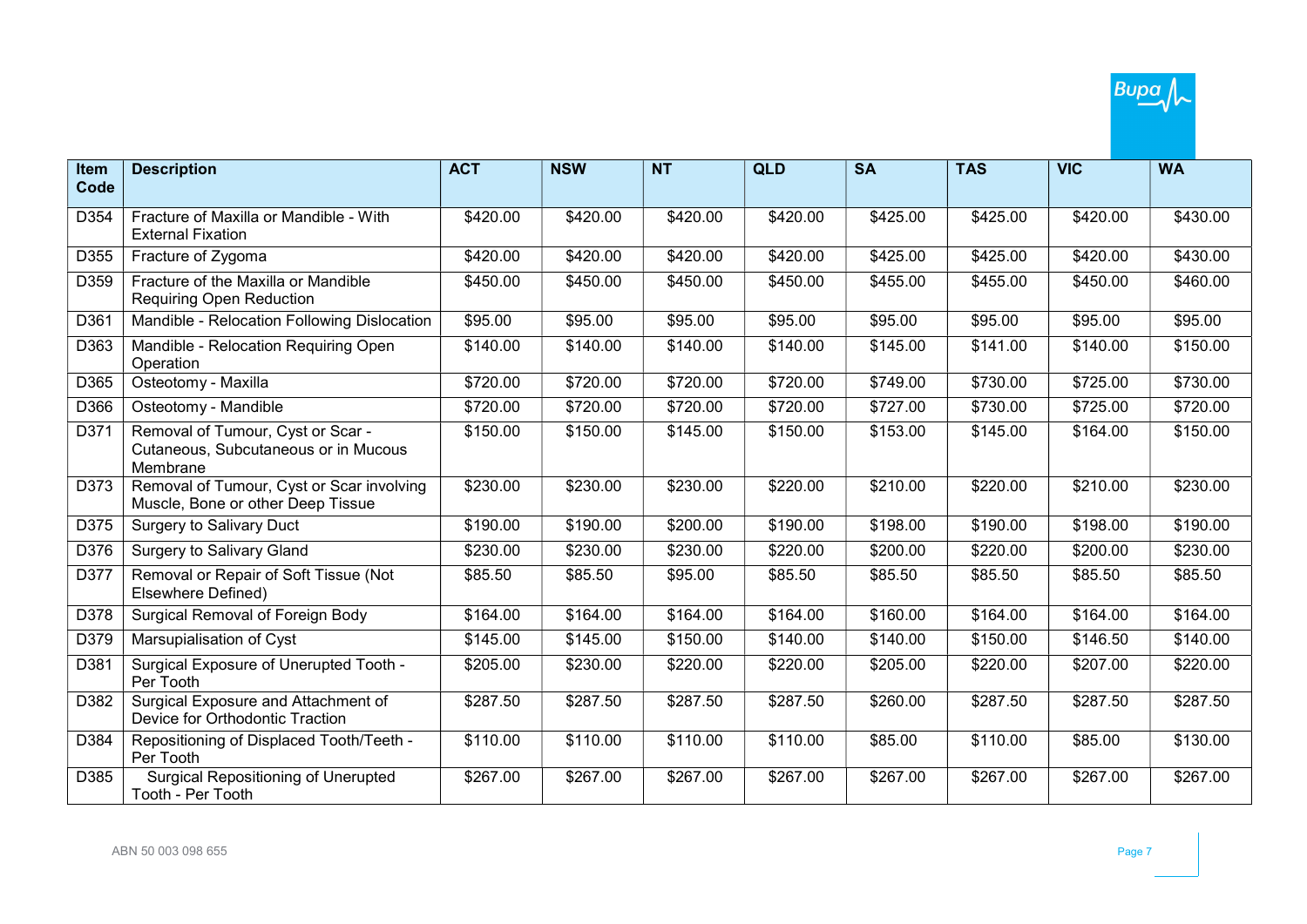

| <b>Item</b> | <b>Description</b>                                                               | <b>ACT</b> | <b>NSW</b> | <b>NT</b> | <b>QLD</b>           | <b>SA</b> | <b>TAS</b> | <b>VIC</b>           | <b>WA</b> |
|-------------|----------------------------------------------------------------------------------|------------|------------|-----------|----------------------|-----------|------------|----------------------|-----------|
| Code        |                                                                                  |            |            |           |                      |           |            |                      |           |
| D386        | Splinting of Displaced Tooth/Teeth - Per<br>Tooth                                | \$150.00   | \$150.00   | \$150.00  | \$150.00             | \$140.00  | \$150.00   | \$140.00             | \$150.00  |
| D387        | Replantation and Splinting of a Tooth - Per<br>Tooth                             | \$150.00   | \$150.00   | \$150.00  | \$150.00             | \$150.00  | \$150.00   | \$150.00             | \$150.00  |
| D388        | Transplantation of Tooth or Tooth Bud                                            | \$390.50   | \$390.50   | \$390.50  | \$390.50             | \$390.50  | \$390.50   | \$390.50             | \$390.50  |
| D389        | Surgery to Isolate and Preserve<br>Neurovascular Tissue                          | \$65.00    | \$67.00    | \$80.00   | \$65.00              | \$50.00   | \$56.00    | \$66.00              | \$74.00   |
| D391        | Frenectomy                                                                       | \$180.00   | \$180.00   | \$180.00  | \$180.00             | \$165.00  | \$180.00   | \$177.00             | \$180.00  |
| D392        | Drainage of Abscess                                                              | \$70.00    | \$70.00    | \$95.00   | \$63.00              | \$62.00   | \$62.00    | \$62.00              | \$70.00   |
| D393        | Surgery involving the Maxillary Antrum                                           | \$200.00   | \$205.00   | \$205.00  | \$205.00             | \$205.00  | \$205.00   | \$205.00             | \$205.00  |
| D394        | <b>Surgery for Osteomyelitis</b>                                                 | \$300.00   | \$300.00   | \$300.00  | \$300.00             | \$300.00  | \$310.00   | \$300.00             | \$300.00  |
| D395        | Repair of Nerve Trunk                                                            | \$130.00   | \$130.00   | \$130.00  | \$130.00             | \$130.00  | \$130.00   | \$130.00             | \$130.00  |
| D399        | Control of Reactionary or Secondary Post-<br>Operative Haemorrhage               | \$40.00    | \$40.00    | \$40.00   | \$40.00              | \$30.00   | \$40.00    | \$31.00              | \$40.00   |
| D411        | <b>Direct Pulp Capping</b>                                                       | \$60.50    | \$52.50    | \$60.50   | \$54.00              | \$32.00   | \$52.50    | \$33.00              | \$54.00   |
| D412        | Incomplete Endodontic Therapy (Tooth not<br>Suitable for Further Treatment)      | \$130.00   | \$120.00   | \$140.00  | \$120.00             | \$120.00  | \$140.00   | \$120.00             | \$140.00  |
| D414        | Pulpotomy                                                                        | \$105.00   | \$100.00   | \$125.00  | \$100.00             | \$80.00   | \$125.00   | \$81.00              | \$120.00  |
| D415        | Complete Chemo-Mechanical Preparation<br>of Root Canal - One Canal               | \$255.00   | \$250.00   | \$260.00  | \$260.00             | \$230.00  | \$300.00   | \$240.00             | \$250.00  |
| D416        | Complete Chemo-Mechanical Preparation<br>of Root Canal - Each Additional Canal   | \$140.00   | \$125.00   | \$122.00  | \$130.00             | \$87.00   | \$160.00   | \$91.00              | \$120.00  |
| D417        | Root Canal Obturation - One Canal                                                | \$255.00   | \$250.00   | \$260.00  | \$260.00             | \$254.00  | \$300.00   | \$256.00             | \$250.00  |
| D418        | Root Canal Obturation - Each Additional<br>Canal                                 | \$140.00   | \$125.00   | \$120.00  | \$130.00             | \$87.00   | \$160.00   | \$91.00              | \$120.00  |
| D419        | Extirpation of Pulp or Debridement of Root<br>Canal(s) - Emergency or Palliative | \$232.00   | \$205.00   | \$232.00  | \$209.50             | \$153.00  | \$209.50   | \$153.00             | \$209.50  |
| D421        | Resorbable Root Canal Filling - Primary<br>Tooth                                 | \$150.00   | \$150.00   | \$150.00  | $\overline{$}150.00$ | \$170.50  | \$135.00   | $\overline{$}130.00$ | \$130.00  |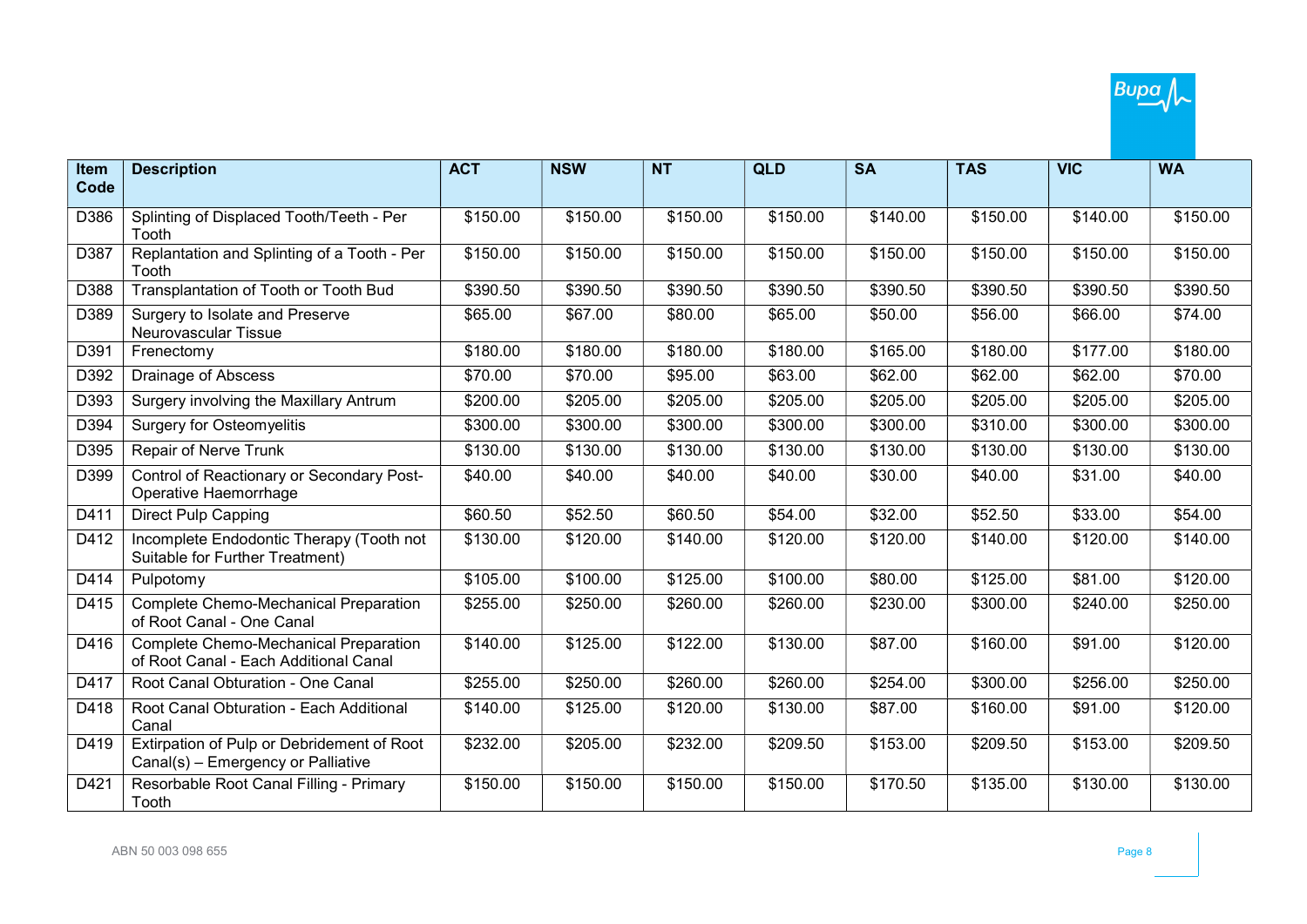

| Item | <b>Description</b>                                                                         | <b>ACT</b> | <b>NSW</b>           | <b>NT</b> | <b>QLD</b> | <b>SA</b> | <b>TAS</b> | <b>VIC</b> | <b>WA</b> |
|------|--------------------------------------------------------------------------------------------|------------|----------------------|-----------|------------|-----------|------------|------------|-----------|
| Code |                                                                                            |            |                      |           |            |           |            |            |           |
| D431 | Periapical Curettage - Per Root                                                            | \$160.00   | \$160.00             | \$180.00  | \$160.00   | \$165.00  | \$160.00   | \$165.00   | \$160.00  |
| D432 | Apicectomy - Per Root                                                                      | \$267.00   | \$267.00             | \$267.00  | \$267.00   | \$222.00  | \$267.00   | \$267.00   | \$267.00  |
| D433 | <b>Exploratory Periradicular Surgery</b>                                                   | \$160.00   | \$160.00             | \$180.00  | \$160.00   | \$165.00  | \$160.00   | \$165.00   | \$160.00  |
| D434 | Apical Seal - Per Canal                                                                    | \$347.00   | \$347.00             | \$347.00  | \$347.00   | \$300.00  | \$347.00   | \$300.00   | \$347.00  |
| D436 | Sealing of Perforation                                                                     | \$165.00   | \$165.00             | \$160.00  | \$150.00   | \$130.00  | \$160.00   | \$153.50   | \$160.00  |
| D437 | Surgical Treatment and Repair of External<br>Root Resorption - Per Tooth                   | \$347.00   | \$347.00             | \$347.00  | \$347.00   | \$230.00  | \$347.00   | \$220.00   | \$347.00  |
| D438 | Hemisection                                                                                | \$178.50   | $\overline{$}178.50$ | \$178.50  | \$178.50   | \$165.00  | \$178.50   | \$178.50   | \$178.50  |
| D445 | Exploration and/or Negotiation of a<br>Calcified Canal - Per Canal, Per<br>Appointment     | \$100.00   | \$100.00             | \$125.00  | \$100.00   | \$85.00   | \$100.00   | \$87.00    | \$110.00  |
| D451 | Removal of Root Filling - Per Canal                                                        | \$100.00   | \$100.00             | \$105.00  | \$100.00   | \$75.00   | \$102.00   | \$75.00    | \$110.00  |
| D452 | Removal of a Cemented Root Canal Post<br>or Post Crown                                     | \$130.00   | \$130.00             | \$140.00  | \$130.00   | \$125.00  | \$130.00   | \$130.00   | \$140.00  |
| D453 | Removal or Bypassing Fractured<br>Endodontic Instrument                                    | \$130.00   | \$130.00             | \$140.00  | \$130.00   | \$125.00  | \$130.00   | \$130.00   | \$140.00  |
| D455 | Additional Visit for Irrigation and/or<br>Dressing of the Root Canal System - Per<br>Tooth | \$125.00   | \$120.00             | \$145.00  | \$125.00   | \$96.00   | \$135.00   | \$123.00   | \$130.00  |
| D457 | Obturation of Resorption Defect or<br>Perforation (Non-Surgical)                           | \$102.00   | \$102.00             | \$102.00  | \$102.00   | \$102.00  | \$102.00   | \$102.00   | \$102.00  |
| D458 | Interim Therapeutic Root Filling - Per Tooth                                               | \$130.00   | \$130.00             | \$130.00  | \$130.00   | \$115.00  | \$130.00   | \$124.00   | \$130.00  |
| D511 | Metallic Restoration - One Surface - Direct                                                | \$150.00   | \$131.50             | \$150.00  | \$118.00   | \$112.00  | \$157.00   | \$112.00   | \$125.00  |
| D512 | Metallic Restoration - Two Surfaces - Direct                                               | \$180.00   | \$160.00             | \$168.00  | \$142.00   | \$133.00  | \$183.00   | \$136.00   | \$155.50  |
| D513 | Metallic Restoration - Three Surfaces -<br><b>Direct</b>                                   | \$210.00   | \$186.00             | \$191.00  | \$168.00   | \$162.00  | \$223.00   | \$162.00   | \$188.50  |
| D514 | Metallic Restoration - Four Surfaces -<br><b>Direct</b>                                    | \$240.00   | \$212.50             | \$227.00  | \$190.00   | \$177.00  | \$250.00   | \$177.00   | \$204.00  |
| D515 | Metallic Restoration - Five Surfaces - Direct                                              | \$285.00   | \$252.50             | \$270.00  | \$213.50   | \$193.00  | \$265.00   | \$198.00   | \$222.00  |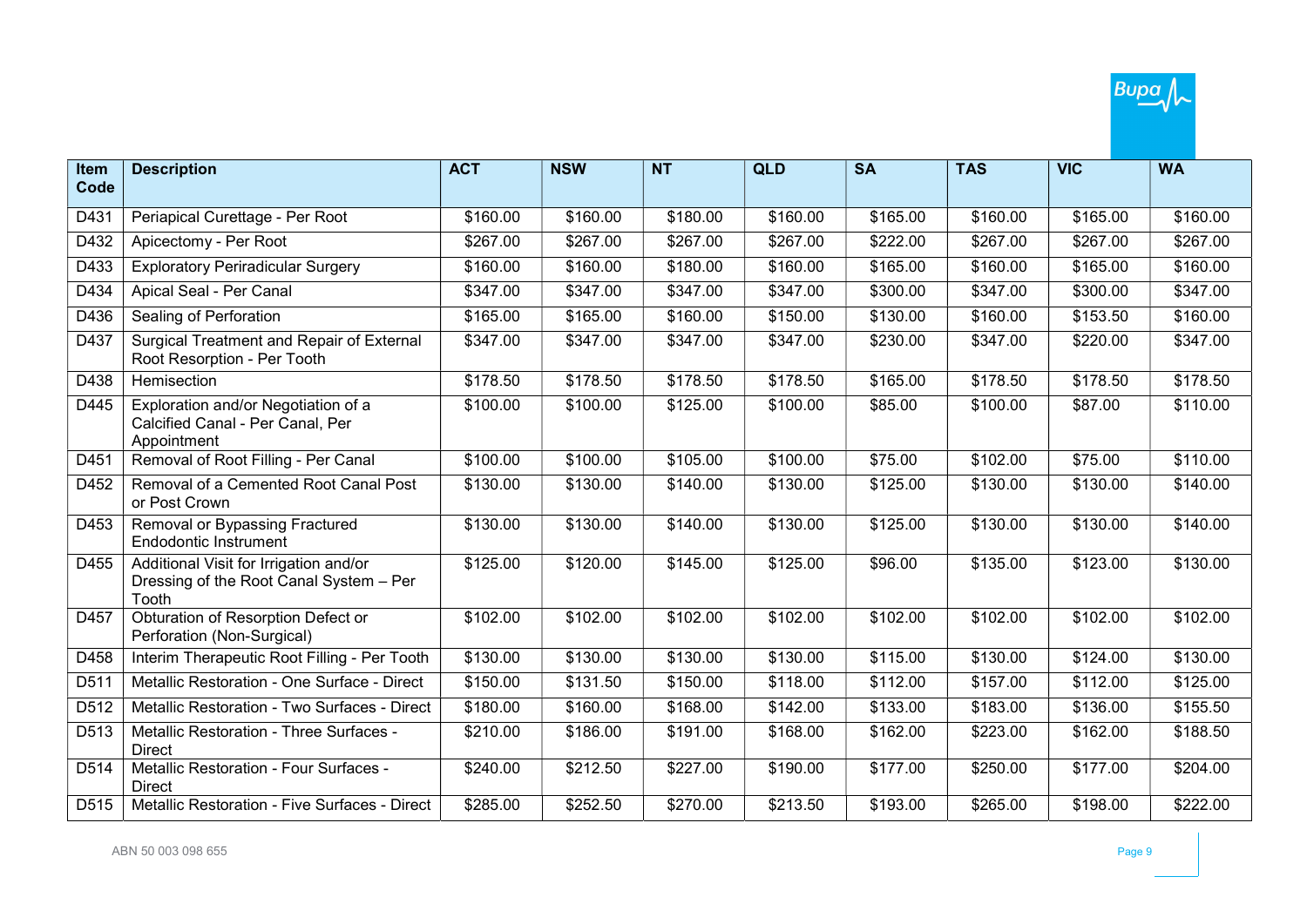| Item             | <b>Description</b>                                                        | <b>ACT</b>           | <b>NSW</b> | <b>NT</b>  | <b>QLD</b>           | <b>SA</b> | <b>TAS</b> | <b>VIC</b>           | <b>WA</b>  |
|------------------|---------------------------------------------------------------------------|----------------------|------------|------------|----------------------|-----------|------------|----------------------|------------|
| Code             |                                                                           |                      |            |            |                      |           |            |                      |            |
| D521             | Adhesive Restoration - One Surface -<br>Anterior Tooth - Direct           | \$164.00             | \$145.50   | \$151.00   | \$131.50             | \$121.00  | \$150.00   | \$121.00             | \$138.50   |
| D <sub>522</sub> | Adhesive Restoration - Two Surfaces -<br>Anterior Tooth - Direct          | \$188.00             | \$169.00   | \$184.00   | \$153.00             | \$144.00  | \$176.00   | \$145.00             | \$167.00   |
| D <sub>523</sub> | Adhesive Restoration - Three Surfaces -<br><b>Anterior Tooth - Direct</b> | \$224.00             | \$198.50   | \$197.00   | \$185.50             | \$166.00  | \$200.00   | \$166.00             | \$188.50   |
| D <sub>524</sub> | Adhesive Restoration - Four Surfaces -<br>Anterior Tooth - Direct         | \$248.00             | \$220.00   | \$236.00   | \$225.50             | \$183.00  | \$230.00   | \$183.00             | \$208.00   |
| D <sub>525</sub> | Adhesive Restoration - Five Surfaces -<br>Anterior Tooth - Direct         | \$300.00             | \$266.00   | \$274.00   | \$255.00             | \$217.00  | \$253.00   | \$217.00             | \$250.00   |
| D <sub>526</sub> | Adhesive Restoration - Veneer - Anterior<br>Tooth - Direct                | $\overline{$}300.00$ | \$300.00   | \$305.00   | \$300.00             | \$248.00  | \$300.00   | \$248.00             | \$300.00   |
| D531             | Adhesive Restoration - One Surface -<br>Posterior Tooth - Direct          | \$168.00             | \$146.00   | \$170.00   | \$145.50             | \$130.00  | \$155.00   | $\overline{$}130.00$ | \$148.00   |
| D532             | Adhesive Restoration - Two Surfaces -<br>Posterior Tooth - Direct         | \$214.00             | \$186.00   | \$197.00   | \$172.00             | \$163.00  | \$188.00   | \$163.00             | \$186.00   |
| D <sub>533</sub> | Adhesive Restoration - Three Surfaces -<br>Posterior Tooth - Direct       | \$242.00             | \$212.50   | \$230.00   | \$200.00             | \$198.00  | \$215.00   | \$193.00             | \$224.00   |
| D534             | Adhesive Restoration - Four Surfaces -<br>Posterior Tooth - Direct        | \$276.00             | \$245.00   | \$272.00   | \$240.00             | \$207.00  | \$240.00   | \$206.00             | \$239.00   |
| D535             | Adhesive Restoration - Five Surfaces -<br>Posterior Tooth - Direct        | \$300.00             | \$266.00   | \$300.00   | $\overline{$}266.00$ | \$222.00  | \$270.00   | \$222.00             | \$255.00   |
| D536             | Adhesive Restoration - Veneer - Posterior<br>Tooth - Direct               | \$305.00             | \$300.00   | \$305.00   | \$300.00             | \$248.00  | \$300.00   | \$248.00             | \$300.00   |
| D541             | Metallic Restoration - One Surface -<br>Indirect                          | \$425.00             | \$425.00   | \$425.00   | \$425.00             | \$400.00  | \$425.00   | \$425.00             | \$425.00   |
| D542             | Metallic Restoration - Two Surfaces -<br>Indirect                         | \$625.50             | \$625.50   | \$625.50   | $\overline{$625.50}$ | \$540.00  | \$625.50   | \$625.50             | \$625.50   |
| D543             | Metallic Restoration - Three Surfaces -<br>Indirect                       | \$850.00             | \$850.00   | \$850.00   | \$850.00             | \$640.00  | \$850.00   | \$859.50             | \$850.00   |
| D544             | Metallic Restoration - Four Surfaces -<br>Indirect                        | \$1,000.00           | \$1,000.00 | \$1,000.00 | \$1,000.00           | \$920.00  | \$1,000.00 | \$1,000.00           | \$1,000.00 |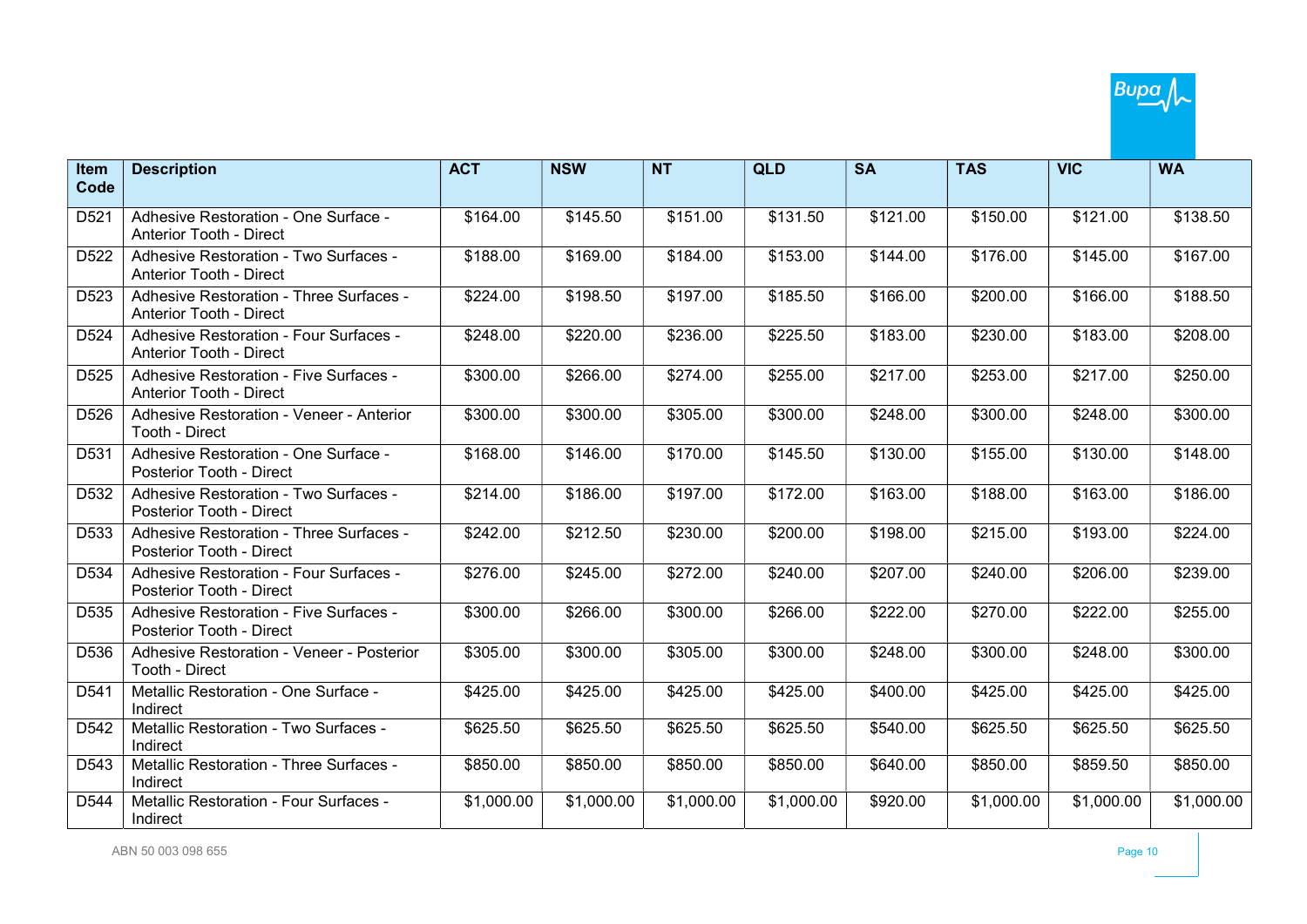| <b>Item</b>      | <b>Description</b>                                                            | <b>ACT</b> | <b>NSW</b> | <b>NT</b>  | <b>QLD</b> | <b>SA</b>  | <b>TAS</b> | <b>VIC</b> | <b>WA</b>  |
|------------------|-------------------------------------------------------------------------------|------------|------------|------------|------------|------------|------------|------------|------------|
| Code             |                                                                               |            |            |            |            |            |            |            |            |
| D545             | Metallic Restoration - Five Surfaces -<br>Indirect                            | \$1,100.00 | \$1,100.00 | \$1,100.00 | \$1,100.00 | \$1,000.00 | \$1,100.00 | \$1,134.00 | \$1,100.00 |
| D551             | Tooth-Coloured Restoration - One Surface<br>- Indirect                        | \$450.00   | \$450.00   | \$450.00   | \$450.00   | \$330.00   | \$450.00   | \$330.00   | \$450.00   |
| D <sub>552</sub> | Tooth-Coloured Restoration - Two Surfaces<br>- Indirect                       | \$710.00   | \$710.00   | \$710.00   | \$710.00   | \$685.00   | \$710.00   | \$685.00   | \$710.00   |
| D553             | <b>Tooth-Coloured Restoration - Three</b><br>Surfaces - Indirect              | \$1,000.00 | \$1,000.00 | \$1,100.00 | \$1,000.00 | \$820.00   | \$1,100.00 | \$910.00   | \$1,000.00 |
| D554             | Tooth-Coloured Restoration - Four<br>Surfaces - Indirect                      | \$1,100.00 | \$1,100.00 | \$1,200.00 | \$1,100.00 | \$880.00   | \$1,200.00 | \$1,050.00 | \$1,100.00 |
| D <sub>555</sub> | <b>Tooth-Coloured Restoration - Five Surfaces</b><br>- Indirect               | \$1,200.00 | \$1,200.00 | \$1,350.00 | \$1,200.00 | \$910.00   | \$1,300.00 | \$1,190.00 | \$1,200.00 |
| D556             | Tooth - Coloured Restoration - Veneer -<br>Indirect                           | \$1,100.00 | \$1,100.00 | \$1,100.00 | \$1,100.00 | \$825.00   | \$1,100.00 | \$1,103.00 | \$1,100.00 |
| D571             | Adaptation of New Restoration to Existing<br>Removable Prosthesis - Per Tooth | \$27.00    | \$27.00    | \$27.00    | \$27.00    | \$27.00    | \$27.00    | \$27.00    | \$27.00    |
| D572             | Provisional (Intermediate/Temporary)<br><b>Restoration - Per Tooth</b>        | \$103.50   | \$91.50    | \$118.00   | \$80.00    | \$51.00    | \$92.00    | \$51.00    | \$55.00    |
| D <sub>574</sub> | <b>Metal Band</b>                                                             | \$150.00   | \$131.50   | \$115.00   | \$112.00   | \$81.00    | \$127.00   | \$81.00    | \$85.00    |
| D575             | Pin Retention - Per Pin                                                       | \$37.50    | \$32.50    | \$36.50    | \$32.50    | \$30.00    | \$33.00    | \$33.00    | \$38.00    |
| D577             | Cusp Capping - Per Cusp                                                       | \$35.00    | \$31.00    | \$35.00    | \$31.00    | \$27.00    | \$31.00    | \$27.00    | \$31.00    |
| D578             | Restoration of an Incisal Corner - Per<br>Corner                              | \$35.00    | \$31.00    | \$35.00    | \$31.00    | \$27.00    | \$31.00    | \$27.00    | \$31.00    |
| D579             | Bonding of Tooth Fragment                                                     | \$165.00   | \$145.50   | \$170.00   | \$145.50   | \$126.00   | \$151.50   | \$128.00   | \$145.50   |
| D586             | Crown - Metallic - With Tooth Preparation -<br>Preformed                      | \$180.00   | \$180.00   | \$180.00   | \$180.00   | \$155.00   | \$180.00   | \$158.00   | \$180.00   |
| D <sub>587</sub> | Crown - Metallic - Minimal Tooth<br>Preparation - Preformed                   | \$162.00   | \$162.00   | \$162.00   | \$162.00   | \$130.50   | \$162.00   | \$140.00   | \$162.00   |
| D588             | Crown - Tooth-Coloured - Preformed                                            | \$280.00   | \$280.00   | \$280.00   | \$280.00   | \$280.00   | \$280.00   | \$280.00   | \$280.00   |
| D <sub>595</sub> | <b>Removal of Indirect Restoration</b>                                        | \$110.00   | \$110.00   | \$110.00   | \$110.00   | \$108.00   | \$110.00   | \$108.00   | \$110.00   |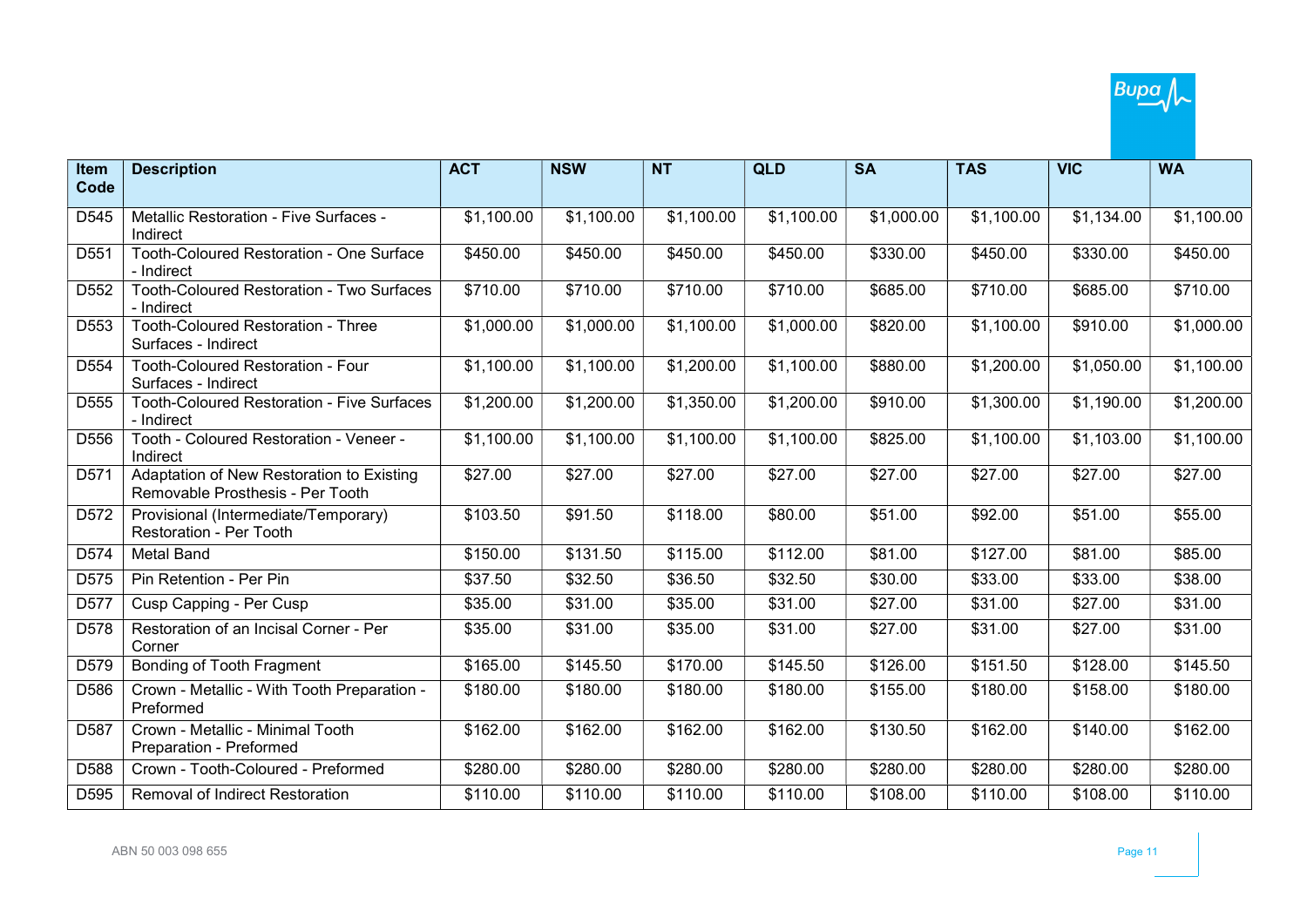

| Item<br>Code | <b>Description</b>                                                               | <b>ACT</b> | <b>NSW</b> | <b>NT</b>  | <b>QLD</b> | <b>SA</b>  | <b>TAS</b> | <b>VIC</b> | <b>WA</b>  |
|--------------|----------------------------------------------------------------------------------|------------|------------|------------|------------|------------|------------|------------|------------|
|              |                                                                                  |            |            |            |            |            |            |            |            |
| D596         | Recementing of Indirect Restoration                                              | \$105.50   | \$105.50   | \$105.50   | \$105.50   | \$104.00   | \$105.50   | \$104.00   | \$105.50   |
| D597         | Post - Direct                                                                    | \$160.00   | \$160.00   | \$160.00   | \$160.00   | \$152.00   | \$160.00   | \$160.00   | \$160.00   |
| D611         | Full Crown - Acrylic Resin - Indirect                                            | \$700.00   | \$700.00   | \$700.00   | \$700.00   | \$610.00   | \$700.00   | \$610.00   | \$700.00   |
| D613         | Full Crown - Non-Metallic - Indirect                                             | \$1,700.00 | \$1,600.00 | \$1,650.00 | \$1,600.00 | \$1,485.00 | \$1,650.00 | \$1,550.00 | \$1,650.00 |
| D615         | Full Crown - Veneered - Indirect                                                 | \$1,700.00 | \$1,600.00 | \$1,650.00 | \$1,600.00 | \$1,455.00 | \$1,650.00 | \$1,510.00 | \$1,650.00 |
| D618         | Full Crown - Metallic - Indirect                                                 | \$1,600.00 | \$1,600.00 | \$1,600.00 | \$1,600.00 | \$1,300.00 | \$1,600.00 | \$1,365.00 | \$1,600.00 |
| D625         | Post and Core for Crown - Indirect                                               | \$400.00   | \$400.00   | \$400.00   | \$400.00   | \$320.00   | \$400.00   | \$350.00   | \$400.00   |
| D627         | Preliminary Restoration for Crown - Direct                                       | \$225.00   | \$200.00   | \$225.00   | \$200.00   | \$154.00   | \$225.00   | \$220.00   | \$225.00   |
| D629         | Post and Root Cap - Indirect                                                     | \$400.00   | \$400.00   | \$400.00   | \$400.00   | \$350.00   | \$400.00   | \$362.00   | \$400.00   |
| D631         | Provisional Crown - Per Tooth                                                    | \$200.00   | \$200.00   | \$200.00   | \$200.00   | \$130.00   | \$200.00   | \$150.00   | \$200.00   |
| D632         | Provisional Bridge Pontic - Per Pontic                                           | \$280.00   | \$280.00   | \$280.00   | \$280.00   | \$112.00   | \$280.00   | \$112.00   | \$280.00   |
| D633         | Provisional Implant Abutment - Per<br>Abutment                                   | \$200.00   | \$200.00   | \$200.00   | \$200.00   | \$136.00   | \$200.00   | \$143.00   | \$200.00   |
| D634         | Provisional Implant Restoration - Per<br><b>Implant Abutment</b>                 | \$300.00   | \$300.00   | \$300.00   | \$300.00   | \$105.00   | \$300.00   | \$110.00   | \$300.00   |
| D642         | Bridge Pontic - Direct - Per Pontic                                              | \$500.00   | \$500.00   | \$500.00   | \$500.00   | \$345.00   | \$500.00   | \$350.00   | \$500.00   |
| D643         | Bridge Pontic - Indirect - Per Pontic                                            | \$1,200.00 | \$1,200.00 | \$1,200.00 | \$1,200.00 | \$910.00   | \$1,200.00 | \$1,050.00 | \$1,200.00 |
| D644         | Semi-Fixed Attachment                                                            | \$250.00   | \$250.00   | \$260.00   | \$250.00   | \$250.00   | \$260.00   | \$250.00   | \$260.00   |
| D645         | <b>Precision or Magnetic Attachment</b>                                          | \$250.00   | \$250.00   | \$260.00   | \$250.00   | \$250.00   | \$260.00   | \$250.00   | \$260.00   |
| D649         | Retainer for Bonded Fixture - Indirect - Per<br>Tooth                            | \$295.00   | \$290.00   | \$320.00   | \$290.00   | \$190.00   | \$290.00   | \$240.00   | \$290.00   |
| D651         | Recementing Crown or Veneer                                                      | \$135.00   | \$120.00   | \$140.00   | \$120.00   | \$112.00   | \$120.00   | \$112.00   | \$122.50   |
| D652         | Recementing Bridge or Splint - Per<br>Abutment                                   | \$165.00   | \$145.50   | \$165.00   | \$145.50   | \$112.00   | \$146.50   | \$112.00   | \$123.50   |
| D653         | Rebonding of Bridge or Splint where<br>Retreatment of Bridge Surface is required | \$193.00   | \$172.00   | \$150.00   | \$127.00   | \$126.00   | \$140.00   | \$126.00   | \$141.00   |
| D655         | Removal of Crown                                                                 | \$133.00   | \$115.00   | \$116.00   | \$115.00   | \$71.00    | \$102.50   | \$71.00    | \$76.00    |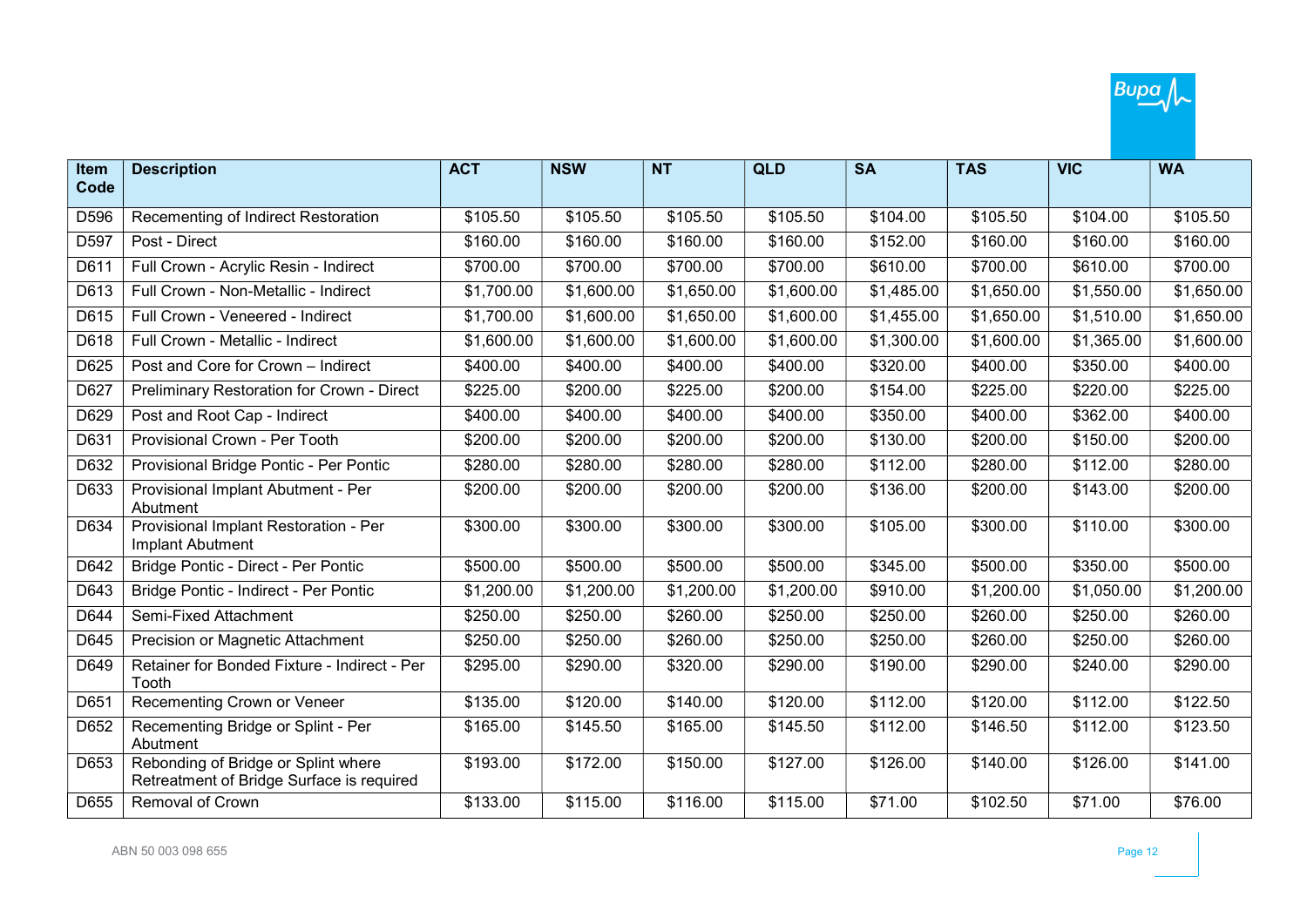

| <b>Item</b> | <b>Description</b>                                                          | <b>ACT</b> | <b>NSW</b> | <b>NT</b>  | <b>QLD</b> | <b>SA</b>  | <b>TAS</b> | <b>VIC</b> | <b>WA</b>  |
|-------------|-----------------------------------------------------------------------------|------------|------------|------------|------------|------------|------------|------------|------------|
| Code        |                                                                             |            |            |            |            |            |            |            |            |
| D656        | Removal of Bridge or Splint                                                 | \$150.00   | \$131.50   | \$150.00   | \$131.50   | \$86.00    | \$132.00   | \$86.00    | \$93.00    |
| D658        | Repair of Crown, Bridge or Splint - Indirect                                | \$225.00   | \$198.50   | \$225.00   | \$198.50   | \$180.00   | \$198.50   | \$180.00   | \$196.50   |
| D659        | Repair of Crown, Bridge or Splint - Direct                                  | \$180.00   | \$159.50   | \$180.00   | \$152.00   | \$142.00   | \$183.50   | \$146.00   | \$170.00   |
| D661        | Fitting of Implant Abutment - Per Abutment                                  | \$1,000.00 | \$1,000.00 | \$1,000.00 | \$1,000.00 | \$720.00   | \$1,000.00 | \$720.00   | \$1,000.00 |
| D663        | Removal of Implant and/or Retention<br>Device                               | \$300.00   | \$300.00   | \$300.00   | \$300.00   | \$265.00   | \$300.00   | \$272.00   | \$300.00   |
| D664        | Fitting of Bar for Denture - Per Abutment                                   | \$300.00   | \$300.00   | \$300.00   | \$300.00   | \$200.00   | \$300.00   | \$200.00   | \$300.00   |
| D665        | Prosthesis with Resin Base Attached to<br>Implants - Removable - Per Arch   | \$1,000.00 | \$1,000.00 | \$1,000.00 | \$1,000.00 | \$1,020.00 | \$1,000.00 | \$1,020.00 | \$1,000.00 |
| D666        | Prosthesis with Metal Frame Attached to<br>Implants - Fixed - Per Arch      | \$1,200.00 | \$1,200.00 | \$1,200.00 | \$1,200.00 | \$1,020.00 | \$1,200.00 | \$1,020.00 | \$1,200.00 |
| D667        | Prosthesis with Metal Frame Attached to<br>Implants - Removable - Per Arch  | \$1,200.00 | \$1,200.00 | \$1,200.00 | \$1,200.00 | \$1,020.00 | \$1,200.00 | \$1,020.00 | \$1,200.00 |
| D668        | Fixture or Abutment Screw Removal and<br>Replacement                        | \$180.00   | \$180.00   | \$180.00   | \$180.00   | \$105.00   | \$180.00   | \$105.00   | \$180.00   |
| D669        | Removal and Reattachment of Prosthesis<br>Fixed to Implant(s) - Per Implant | \$200.00   | \$200.00   | \$200.00   | \$200.00   | \$197.00   | \$200.00   | \$180.00   | \$220.00   |
| D671        | Full Crown attached to Osseointegrated<br>Implant - Non-Metallic - Indirect | \$1,700.00 | \$1,600.00 | \$1,650.00 | \$1,600.00 | \$1,550.00 | \$1,660.00 | \$1,550.00 | \$1,650.00 |
| D672        | Full Crown attached to Osseointegrated<br>Implant - Veneered - Indirect     | \$1,700.00 | \$1,600.00 | \$1,650.00 | \$1,600.00 | \$1,550.00 | \$1,660.00 | \$1,840.50 | \$1,650.00 |
| D673        | Full Crown attached to Osseointegrated<br>Implant - Metallic - Indirect     | \$1,700.00 | \$1,600.00 | \$1,650.00 | \$1,600.00 | \$1,320.00 | \$1,660.00 | \$1,420.00 | \$1,650.00 |
| D678        | <b>Diagnostic Template</b>                                                  | \$340.00   | \$340.00   | \$350.00   | \$320.00   | \$310.00   | \$350.00   | \$310.00   | \$350.00   |
| D679        | <b>Surgical Implant Guide</b>                                               | \$350.00   | \$350.00   | \$350.00   | \$360.00   | \$345.00   | \$350.00   | \$350.00   | \$350.00   |
| D684        | Insertion of First Stage of Two-Stage<br>Endosseous Implant - Per Implant   | \$1,850.00 | \$1,850.00 | \$1,850.00 | \$1,850.00 | \$1,300.00 | \$1,850.00 | \$1,395.00 | \$1,850.00 |
| D688        | Insertion of One Stage Endosseous Implant<br>- Per Implant                  | \$1,850.00 | \$1,850.00 | \$1,850.00 | \$1,850.00 | \$1,300.00 | \$1,850.00 | \$1,395.00 | \$1,850.00 |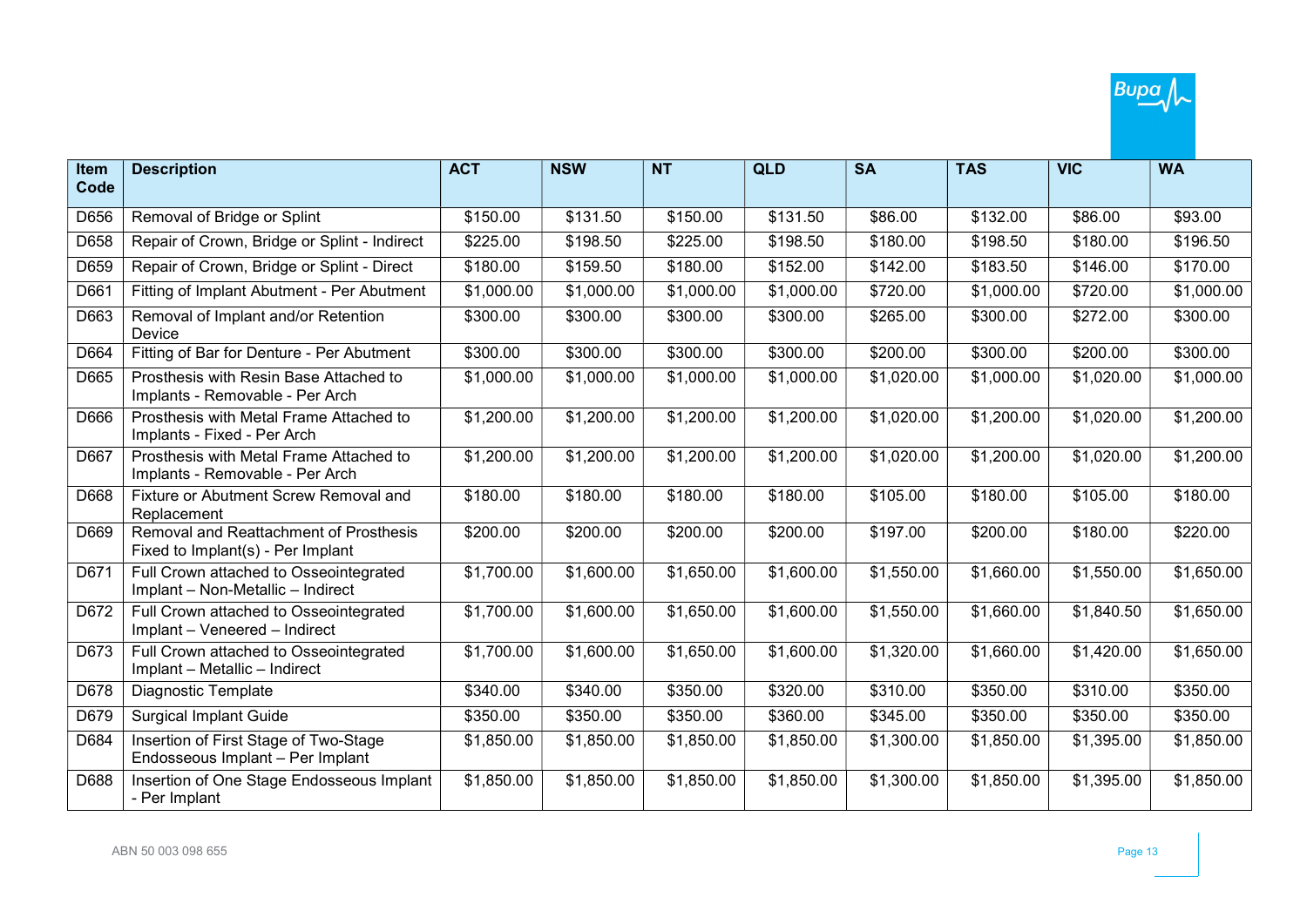

| Item | <b>Description</b>                                                    | <b>ACT</b> | <b>NSW</b> | <b>NT</b>  | <b>QLD</b> | <b>SA</b>  | <b>TAS</b> | <b>VIC</b> | <b>WA</b>  |
|------|-----------------------------------------------------------------------|------------|------------|------------|------------|------------|------------|------------|------------|
| Code |                                                                       |            |            |            |            |            |            |            |            |
| D689 | Provisional Implant                                                   | \$410.00   | \$410.00   | \$410.00   | \$410.00   | \$410.00   | \$410.00   | \$410.00   | \$410.00   |
| D690 | Provisional Retention or Anchorage Device                             | \$300.00   | \$300.00   | \$300.00   | \$300.00   | \$300.00   | \$302.00   | \$302.00   | \$300.00   |
| D691 | Second Stage Surgery of Two Stage<br>Endosseous Implant - Per Implant | \$550.00   | \$550.00   | \$500.00   | \$500.00   | \$310.00   | \$500.00   | \$310.00   | \$550.00   |
| D711 | <b>Complete Maxillary Denture</b>                                     | \$1,200.00 | \$1,200.00 | \$1,300.00 | \$1,250.00 | \$960.00   | \$1,200.00 | \$1,000.00 | \$1,200.00 |
| D712 | <b>Complete Mandibular Denture</b>                                    | \$1,200.00 | \$1,200.00 | \$1,300.00 | \$1,250.00 | \$960.00   | \$1,200.00 | \$1,000.00 | \$1,200.00 |
| D713 | Provisional Complete Maxillary Denture                                | \$480.00   | \$480.00   | \$520.00   | \$500.00   | \$390.00   | \$480.00   | \$395.00   | \$480.00   |
| D714 | Provisional Complete Mandibular Denture                               | \$480.00   | \$480.00   | \$520.00   | \$500.00   | \$390.00   | \$480.00   | \$395.00   | \$480.00   |
| D715 | Provisional Complete Maxillary and<br><b>Mandibular Dentures</b>      | \$960.00   | \$960.00   | \$1,040.00 | \$1,000.00 | \$755.00   | \$960.00   | \$784.00   | \$960.00   |
| D716 | Metal Palate or Plate                                                 | \$340.00   | \$340.00   | \$340.00   | \$340.00   | \$330.00   | \$340.00   | \$340.00   | \$340.00   |
| D719 | <b>Complete Maxillary and Mandibular</b><br>Denture                   | \$2,400.00 | \$2,400.00 | \$2,600.00 | \$2,500.00 | \$1,920.00 | \$2,400.00 | \$2,000.00 | \$2,400.00 |
| D721 | Partial Maxillary Denture - Resin Base                                | \$700.00   | \$700.00   | \$700.00   | \$700.00   | \$510.00   | \$700.00   | \$520.00   | \$700.00   |
| D722 | Partial Mandibular Denture - Resin Base                               | \$700.00   | \$700.00   | \$700.00   | \$700.00   | \$510.00   | \$700.00   | \$520.00   | \$700.00   |
| D723 | <b>Provisional Partial Maxillary Denture</b>                          | \$280.00   | \$282.00   | \$280.00   | \$280.00   | \$204.00   | \$280.00   | \$208.00   | \$280.00   |
| D724 | <b>Provisional Partial Mandibular Denture</b>                         | \$280.00   | \$282.00   | \$280.00   | \$280.00   | \$204.00   | \$280.00   | \$208.00   | \$280.00   |
| D727 | Partial Maxillary Denture - Cast Metal<br>Framework                   | \$1,305.00 | \$1,300.00 | \$1,350.00 | \$1,300.00 | \$1,140.00 | \$1,350.00 | \$1,170.00 | \$1,350.00 |
| D728 | Partial Mandibular Denture - Cast Metal<br>Framework                  | \$1,305.00 | \$1,300.00 | \$1,350.00 | \$1,300.00 | \$1,140.00 | \$1,350.00 | \$1,170.00 | \$1,350.00 |
| D731 | Retainer - Per Tooth                                                  | \$45.00    | \$45.00    | \$45.00    | \$45.00    | \$38.00    | \$45.00    | \$52.50    | \$45.00    |
| D732 | Occlusal Rest - Per Rest                                              | \$45.00    | \$45.00    | \$45.00    | \$45.00    | \$38.00    | \$45.00    | \$52.50    | \$45.00    |
| D733 | Tooth/Teeth (Partial Denture)                                         | \$45.00    | \$45.00    | \$45.00    | \$45.00    | \$43.50    | \$45.00    | \$47.50    | \$45.00    |
| D734 | Overlays - Per Tooth                                                  | \$50.00    | \$50.00    | \$50.00    | \$50.00    | \$51.00    | \$50.00    | \$68.00    | \$50.00    |
| D735 | Precision or Magnetic Denture Attachment                              | \$220.00   | \$220.00   | \$220.00   | \$220.00   | \$155.00   | \$220.00   | \$210.00   | \$240.00   |
| D736 | Immediate Tooth Replacement - Per Tooth                               | \$45.00    | \$45.00    | \$45.00    | \$40.50    | \$42.50    | \$45.00    | \$47.00    | \$45.00    |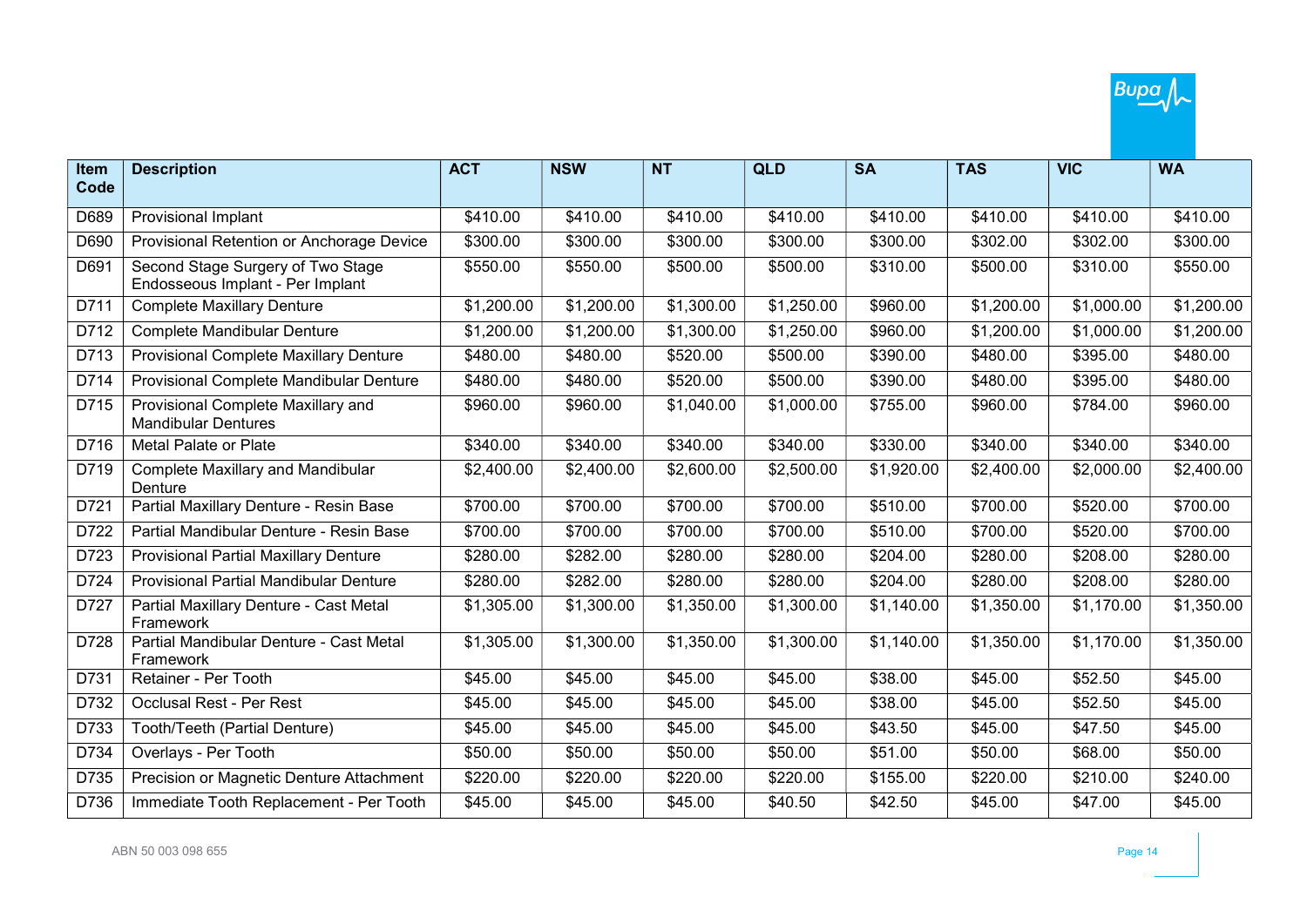

| <b>Item</b> | <b>Description</b>                                                                          | <b>ACT</b> | <b>NSW</b> | <b>NT</b> | <b>QLD</b> | <b>SA</b> | <b>TAS</b> | <b>VIC</b> | <b>WA</b> |
|-------------|---------------------------------------------------------------------------------------------|------------|------------|-----------|------------|-----------|------------|------------|-----------|
| Code        |                                                                                             |            |            |           |            |           |            |            |           |
| D737        | <b>Resilient Lining</b>                                                                     | \$222.00   | \$222.00   | \$250.00  | \$220.00   | \$205.00  | \$240.00   | \$239.00   | \$250.00  |
| D738        | Wrought Bar                                                                                 | \$130.00   | \$130.00   | \$130.00  | \$130.00   | \$131.00  | \$130.00   | \$137.50   | \$130.00  |
| D739        | Metal Backing - Per Backing                                                                 | \$68.00    | \$68.00    | \$68.00   | \$68.00    | \$50.00   | \$68.00    | \$68.00    | \$68.00   |
| D741        | Adjustment of a Denture                                                                     | \$50.00    | \$50.00    | \$50.00   | \$50.00    | \$51.00   | \$50.00    | \$50.00    | \$50.00   |
| D743        | Relining - Complete Denture - Processed                                                     | \$400.00   | \$400.00   | \$425.00  | \$400.00   | \$410.00  | \$450.00   | \$420.00   | \$450.00  |
| D744        | Relining - Partial Denture - Processed                                                      | \$385.00   | \$385.00   | \$385.00  | \$385.00   | \$385.00  | \$385.00   | \$385.00   | \$385.00  |
| D745        | Remodelling - Complete Denture                                                              | \$430.00   | \$430.00   | \$430.00  | \$430.00   | \$425.00  | \$440.00   | \$425.00   | \$440.00  |
| D746        | Remodelling - Partial Denture                                                               | \$398.50   | \$398.50   | \$398.50  | \$398.50   | \$398.50  | \$398.50   | \$398.50   | \$398.50  |
| D751        | Relining - Complete Denture - Direct                                                        | \$220.00   | \$200.00   | \$210.00  | \$220.00   | \$180.00  | \$220.00   | \$210.00   | \$220.00  |
| D752        | Relining - Partial Denture - Direct                                                         | \$180.00   | \$180.00   | \$180.00  | \$180.00   | \$148.00  | \$180.00   | \$168.00   | \$180.00  |
| D753        | Cleaning and Polishing of Pre-Existing<br>Denture                                           | \$45.00    | \$45.00    | \$45.00   | \$45.00    | \$64.50   | \$45.00    | \$58.50    | \$45.00   |
| D754        | Denture Base Modification                                                                   | \$152.00   | \$152.00   | \$180.00  | \$152.00   | \$362.00  | \$152.00   | \$363.50   | \$180.00  |
| D761        | Reattaching Pre-Existing Clasp to Denture                                                   | \$145.00   | \$145.00   | \$150.00  | \$145.00   | \$122.00  | \$135.00   | \$122.00   | \$150.00  |
| D762        | Replacing/Adding Clasp to Denture - Per<br>Clasp                                            | \$165.00   | \$165.00   | \$170.00  | \$165.00   | \$128.00  | \$155.00   | \$128.00   | \$170.00  |
| D763        | Repairing Broken Base of a Complete<br>Denture                                              | \$150.00   | \$150.00   | \$150.00  | \$150.00   | \$130.00  | \$150.00   | \$130.00   | \$150.00  |
| D764        | Repairing Broken Base of a Partial Denture                                                  | \$150.00   | \$150.00   | \$150.00  | \$150.00   | \$130.00  | \$150.00   | \$130.00   | \$150.00  |
| D765        | Replacing/Adding New Tooth on Denture -<br>Per Tooth                                        | \$163.00   | \$160.00   | \$165.00  | \$150.00   | \$130.00  | \$150.00   | \$130.00   | \$165.00  |
| D766        | Reattaching Existing Tooth on Denture -<br>Per Tooth                                        | \$145.00   | \$145.00   | \$150.00  | \$145.00   | \$120.00  | \$145.00   | \$120.00   | \$150.00  |
| D768        | Adding Tooth to Partial Denture to Replace<br>an Extracted/Decoronated Tooth - Per<br>Tooth | \$165.50   | \$165.50   | \$165.50  | \$165.50   | \$165.50  | \$165.50   | \$171.50   | \$165.50  |
| D769        | Repair or Addition to Metal Casting                                                         | \$200.00   | \$200.00   | \$200.00  | \$200.00   | \$160.00  | \$200.00   | \$185.00   | \$200.00  |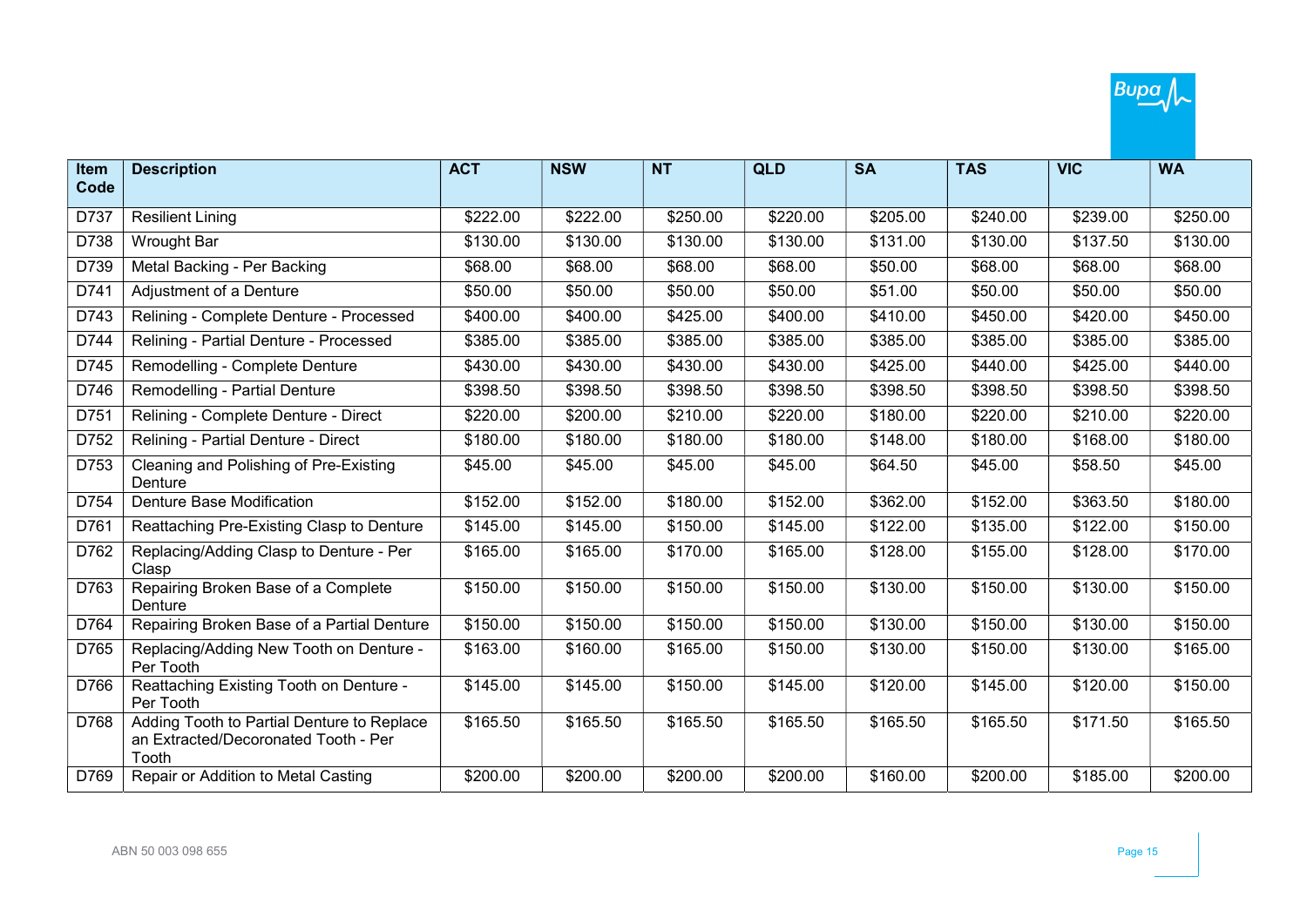

| Item | <b>Description</b>                                                              | <b>ACT</b> | <b>NSW</b> | <b>NT</b>  | <b>QLD</b> | <b>SA</b>  | <b>TAS</b> | <b>VIC</b> | <b>WA</b>  |
|------|---------------------------------------------------------------------------------|------------|------------|------------|------------|------------|------------|------------|------------|
| Code |                                                                                 |            |            |            |            |            |            |            |            |
| D771 | <b>Tissue Conditioning Preparatory to</b><br>Impressions - Per Application      | \$100.00   | \$100.00   | \$100.00   | \$90.00    | \$77.00    | \$90.00    | \$97.00    | \$90.00    |
| D772 | Splint - Resin - Indirect                                                       | \$270.50   | \$270.50   | \$270.50   | \$270.50   | \$252.00   | \$270.50   | \$270.50   | \$270.50   |
| D773 | Splint - Metal - Indirect                                                       | \$300.00   | \$300.00   | \$300.00   | \$300.00   | \$290.00   | \$300.00   | \$290.00   | \$300.00   |
| D774 | Obturator                                                                       | \$90.00    | \$90.00    | \$170.00   | \$110.00   | \$135.00   | \$200.00   | \$128.00   | \$110.00   |
| D775 | <b>Characterisation of Denture Base</b>                                         | \$52.00    | \$52.00    | \$52.00    | \$52.00    | \$51.00    | \$52.00    | \$51.50    | \$52.00    |
| D776 | Impression - Denture Repair/Modification                                        | \$57.50    | \$51.00    | \$57.00    | \$51.00    | \$59.50    | \$55.00    | \$59.50    | \$69.50    |
| D777 | Identification                                                                  | \$42.00    | \$42.00    | \$42.00    | \$42.00    | \$42.00    | \$42.00    | \$42.00    | \$42.00    |
| D778 | Inlay for Denture Tooth                                                         | \$160.00   | \$160.00   | \$150.00   | \$150.00   | \$155.00   | \$152.00   | \$150.00   | \$155.00   |
| D779 | Surgical Guide for an Immediate Denture                                         | \$200.00   | \$200.00   | \$200.00   | \$200.00   | \$150.00   | \$200.00   | \$150.00   | \$200.00   |
| D811 | Passive Removable Appliance - Per Arch                                          | \$250.00   | \$250.00   | \$250.00   | \$240.00   | \$243.00   | \$240.00   | \$244.00   | \$270.00   |
| D821 | Active Removable Appliance - Per Arch                                           | \$950.00   | \$950.00   | \$950.00   | \$950.00   | \$685.00   | \$900.00   | \$685.00   | \$950.00   |
| D823 | Functional Orthopaedic Appliance - Custom<br>Fabrication                        | \$1,705.00 | \$1,705.00 | \$1,705.00 | \$1,705.00 | \$1,450.00 | \$1,705.00 | \$1,705.00 | \$1,705.00 |
| D824 | Functional Orthopaedic Appliance -<br>Prefabricated                             | \$400.00   | \$400.00   | \$400.00   | \$400.00   | \$400.00   | \$400.00   | \$400.00   | \$400.00   |
| D825 | Sequential Plastic Aligners - Per Arch                                          | \$912.00   | \$912.00   | \$912.00   | \$912.00   | \$912.00   | \$912.00   | \$912.00   | \$912.00   |
| D829 | Partial Banding - Per Arch                                                      | \$651.50   | \$651.50   | \$651.50   | \$651.50   | \$651.50   | \$651.50   | \$651.50   | \$651.50   |
| D831 | Full Arch Banding - Per Arch                                                    | \$1,560.00 | \$1,560.00 | \$1,560.00 | \$1,560.00 | \$1,560.00 | \$1,560.00 | \$1,560.00 | \$1,560.00 |
| D833 | Removal of Banding - Per Arch                                                   | \$75.00    | \$66.00    | \$61.00    | \$66.00    | \$57.00    | \$60.00    | \$60.00    | \$69.50    |
| D841 | Fixed Palatal or Lingual Arch Appliance                                         | \$430.00   | \$430.00   | \$430.00   | \$430.00   | \$430.00   | \$430.00   | \$430.00   | \$430.00   |
| D842 | Partial Banding for Inter-Maxillary Elastics<br>(Vertical and/or Cross Elastic) | \$515.00   | \$515.00   | \$515.00   | \$515.00   | \$515.00   | \$515.00   | \$515.00   | \$515.00   |
| D843 | Expansion Appliance Fixed - Per Arch                                            | \$1,300.00 | \$1,300.00 | \$1,300.00 | \$1,300.00 | \$770.00   | \$1,300.00 | \$770.00   | \$1,500.00 |
| D845 | Passive Appliance - Fixed                                                       | \$380.00   | \$380.00   | \$380.00   | \$380.00   | \$350.00   | \$380.00   | \$350.00   | \$380.00   |
| D846 | Minor Tooth Guidance - Fixed                                                    | \$250.00   | \$255.00   | \$250.00   | \$255.00   | \$230.00   | \$250.00   | \$230.00   | \$250.00   |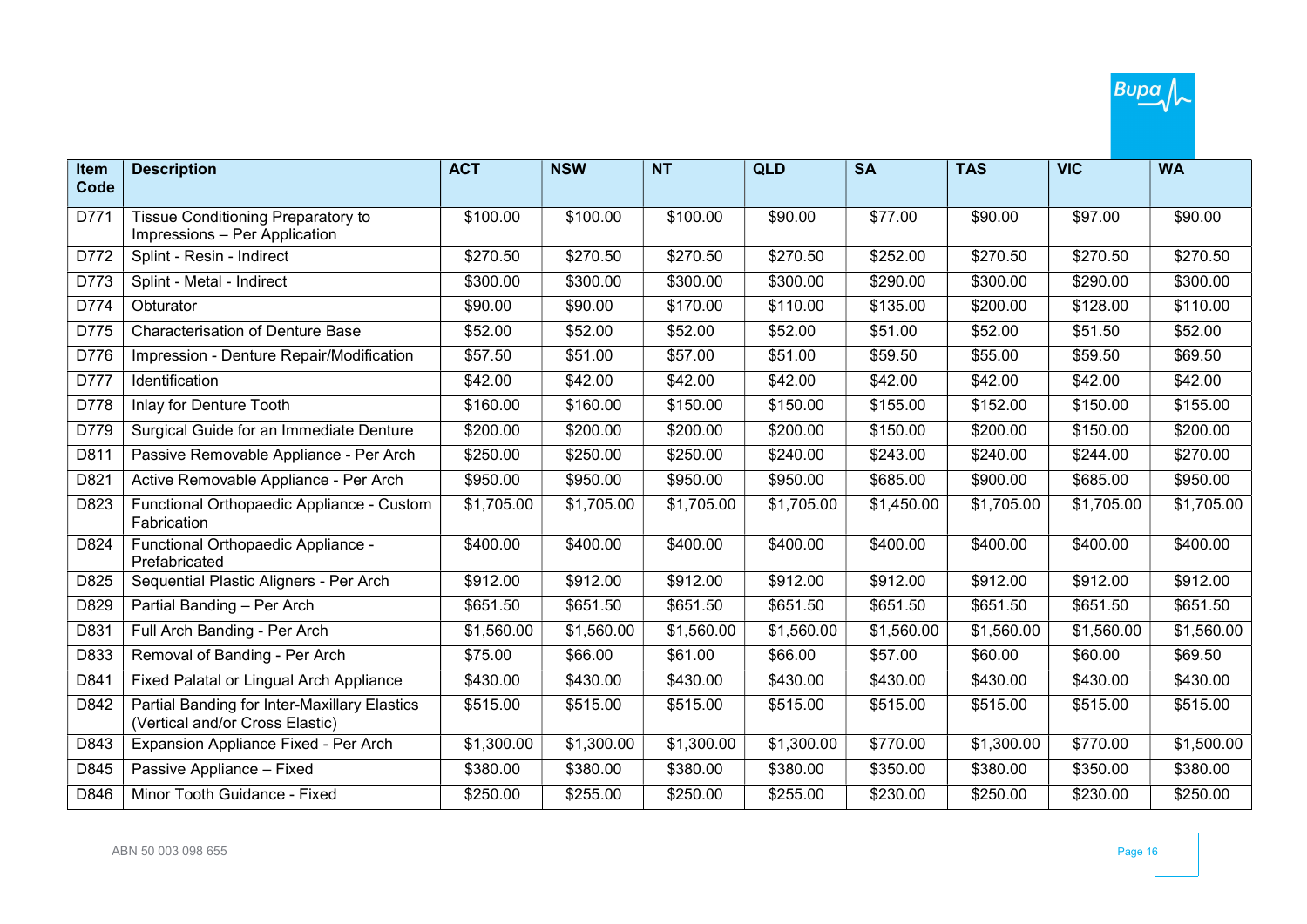

| Item | <b>Description</b>                                          | <b>ACT</b> | <b>NSW</b> | <b>NT</b> | <b>QLD</b> | <b>SA</b> | <b>TAS</b> | <b>VIC</b> | <b>WA</b> |
|------|-------------------------------------------------------------|------------|------------|-----------|------------|-----------|------------|------------|-----------|
| Code |                                                             |            |            |           |            |           |            |            |           |
| D851 | <b>Extraoral Appliance</b>                                  | \$800.00   | \$800.00   | \$850.00  | \$800.00   | \$550.00  | \$850.00   | \$550.00   | \$850.00  |
| D862 | Bonding of Attachment for Appliance of<br>Orthodontic Force | \$120.00   | \$120.00   | \$120.00  | \$120.00   | \$181.00  | \$120.00   | \$184.50   | \$120.00  |
| D871 | Orthodontic Adjustment                                      | \$150.00   | \$150.00   | \$150.00  | \$150.00   | \$150.00  | \$150.00   | \$150.00   | \$150.00  |
| D872 | Re-Attachment of Passive Appliance -<br>Fixed               | \$105.50   | \$105.50   | \$105.50  | \$105.50   | \$105.50  | \$105.50   | \$105.50   | \$105.50  |
| D873 | Repair of Passive Appliance - Fixed                         | \$150.00   | \$150.00   | \$150.00  | \$150.00   | \$136.00  | \$150.00   | \$140.00   | \$150.00  |
| D874 | Removal of Passive Appliance - Fixed                        | \$52.00    | \$52.00    | \$52.00   | \$52.00    | \$52.00   | \$52.00    | \$52.00    | \$52.00   |
| D875 | Repair of Removable Appliance - Resin<br>Base               | \$150.00   | \$150.00   | \$150.00  | \$150.00   | \$136.00  | \$150.00   | \$140.00   | \$150.00  |
| D876 | Repair of Removable Appliance - Clasp,<br>Spring or Tooth   | \$150.00   | \$150.00   | \$150.00  | \$150.00   | \$155.00  | \$150.00   | \$156.00   | \$150.00  |
| D877 | Addition to Removable Appliance - Clasp,<br>Spring or Tooth | \$155.00   | \$155.00   | \$155.00  | \$155.00   | \$155.00  | \$155.00   | \$155.00   | \$155.00  |
| D878 | Relining - Removable Appliance -<br>Processed               | \$200.00   | \$200.00   | \$200.00  | \$200.00   | \$200.00  | \$200.00   | \$200.00   | \$200.00  |
| D911 | <b>Palliative Care</b>                                      | \$89.00    | \$79.50    | \$89.00   | \$71.50    | \$55.00   | \$86.00    | \$57.00    | \$72.00   |
| D915 | <b>After Hours Callout</b>                                  | \$109.50   | \$96.00    | \$113.00  | \$101.50   | \$92.00   | \$105.00   | \$90.00    | \$104.50  |
| D916 | <b>Travel to Provide Services</b>                           | \$71.50    | \$63.00    | \$75.00   | \$67.50    | \$60.00   | \$70.00    | \$60.00    | \$69.50   |
| D926 | Individually Made Tray - Medicament(s)                      | \$117.00   | \$107.00   | \$150.00  | \$105.00   | \$102.00  | \$115.00   | \$105.00   | \$105.00  |
| D927 | Provision of Medication/Medicament                          | \$48.00    | \$48.00    | \$48.00   | \$48.00    | \$48.00   | \$48.00    | \$48.00    | \$48.00   |
| D928 | Intravenous Cannulation and Establishment<br>of Infusion    | \$110.00   | \$100.00   | \$113.00  | \$103.50   | \$91.00   | \$107.00   | \$97.00    | \$106.50  |
| D941 | Local Anaesthesia                                           | \$42.00    | \$42.00    | \$42.00   | \$42.00    | \$42.00   | \$42.00    | \$42.00    | \$42.00   |
| D942 | Sedation - Intravenous - Per 30min or Part<br>Thereof       | \$103.00   | \$100.00   | \$80.50   | \$100.00   | \$72.00   | \$101.50   | \$92.00    | \$103.00  |
| D943 | Sedation - Inhalation - Per 30min or Part<br>Thereof        | \$63.50    | \$55.50    | \$65.00   | \$55.50    | \$56.00   | \$55.50    | \$55.50    | \$56.00   |
| D944 | <b>Relaxation Therapy</b>                                   | \$159.00   | \$159.00   | \$159.00  | \$159.00   | \$159.00  | \$159.00   | \$159.00   | \$159.00  |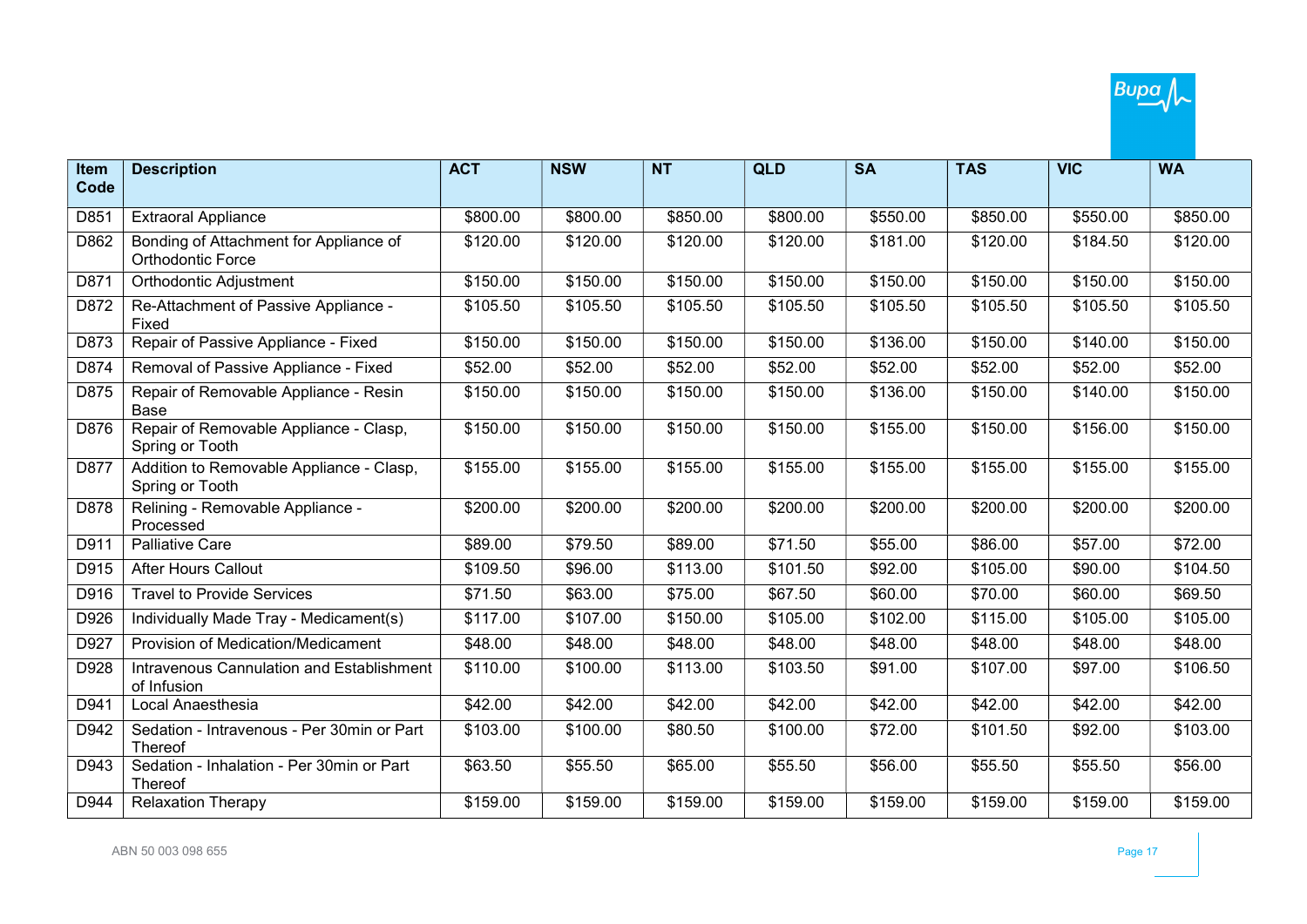| <b>Item</b> | <b>Description</b>                                                                               | <b>ACT</b> | <b>NSW</b> | <b>NT</b>  | <b>QLD</b> | <b>SA</b>  | <b>TAS</b> | <b>VIC</b>        | <b>WA</b>  |
|-------------|--------------------------------------------------------------------------------------------------|------------|------------|------------|------------|------------|------------|-------------------|------------|
| Code        |                                                                                                  |            |            |            |            |            |            |                   |            |
| D945        | Low Level Laser Therapy - Per<br>Appointment                                                     | \$50.00    | \$50.00    | \$50.00    | \$50.00    | \$50.00    | \$50.00    | \$50.00           | \$50.00    |
| D949        | <b>Treatment Under General</b><br>Anaesthesia/Sedation                                           | \$142.00   | \$125.00   | \$138.00   | \$92.00    | \$124.00   | \$105.00   | \$126.00          | \$103.50   |
| D961        | Minor Occlusal Adjustment - Per<br>Appointment                                                   | \$40.00    | \$31.00    | \$36.00    | \$33.00    | \$30.00    | \$34.00    | \$32.00           | \$34.00    |
| D963        | Clinical Occlusal Analysis, including Muscle<br>and Joint Palpation                              | \$100.50   | \$87.50    | \$100.00   | \$75.00    | \$60.00    | \$100.00   | $\frac{1}{60.00}$ | \$68.00    |
| D964        | Registration and Mounting of Models for<br><b>Occlusal Analysis</b>                              | \$96.00    | \$86.00    | \$102.00   | \$89.00    | \$82.00    | \$94.00    | \$82.00           | \$94.00    |
| D965        | <b>Occlusal Splint</b>                                                                           | \$750.00   | \$661.00   | \$609.00   | \$554.00   | \$445.00   | \$668.00   | \$470.00          | \$554.00   |
| D966        | Adjustment of Pre-Existing Occlusal Splint<br>- Per Appointment                                  | \$105.00   | \$90.00    | \$95.50    | \$85.00    | \$70.00    | \$98.00    | \$85.00           | \$100.50   |
| D967        | Pantographic Tracing                                                                             | \$225.00   | \$198.50   | \$181.50   | \$135.00   | \$145.00   | \$159.50   | \$145.00          | \$171.50   |
| D968        | Occlusal Adjustment following Occlusal<br>Analysis - Per Appointment                             | \$178.00   | \$156.50   | \$117.50   | \$120.00   | \$122.50   | \$115.00   | \$112.00          | \$129.50   |
| D971        | Adjunctive Physical Therapy for<br>Temporomandibular Joint and Associated<br><b>Structures</b>   | \$40.00    | \$40.00    | \$45.00    | \$40.00    | \$38.00    | \$40.00    | \$38.00           | \$40.00    |
| D972        | Repair/Addition - Occlusal Splint                                                                | \$190.00   | \$167.00   | \$190.00   | \$167.00   | \$150.00   | \$167.00   | \$153.00          | \$171.50   |
| D981        | Splinting and Stabilisation - Direct - Per<br>Tooth                                              | \$118.00   | \$105.00   | \$118.00   | \$105.00   | \$64.00    | \$105.00   | \$68.00           | \$76.00    |
| D982        | Enamel Stripping - Per Appointment                                                               | \$73.00    | \$65.00    | \$58.00    | \$105.00   | \$45.00    | \$40.00    | \$45.00           | \$48.00    |
| D983        | Single Arch Oral appliance for Diagnosed<br>Snoring and Obstructive Snoring and Sleep<br>Apnoea  | \$880.00   | \$880.00   | \$880.00   | \$880.00   | \$780.00   | \$880.00   | \$780.00          | \$880.00   |
| D984        | Bi-maxillary Oral appliance for Diagnosed<br>Snoring and Obstructive Snoring and Sleep<br>Apnoea | \$1,450.00 | \$1,450.00 | \$1,450.00 | \$1,300.00 | \$1,275.00 | \$1,300.00 | \$1,275.00        | \$1,300.00 |
| D985        | Repair/Addition - Snoring or Sleep Apnoea<br>Device                                              | \$190.00   | \$167.00   | \$190.00   | \$167.00   | \$135.00   | \$167.00   | \$153.00          | \$171.50   |